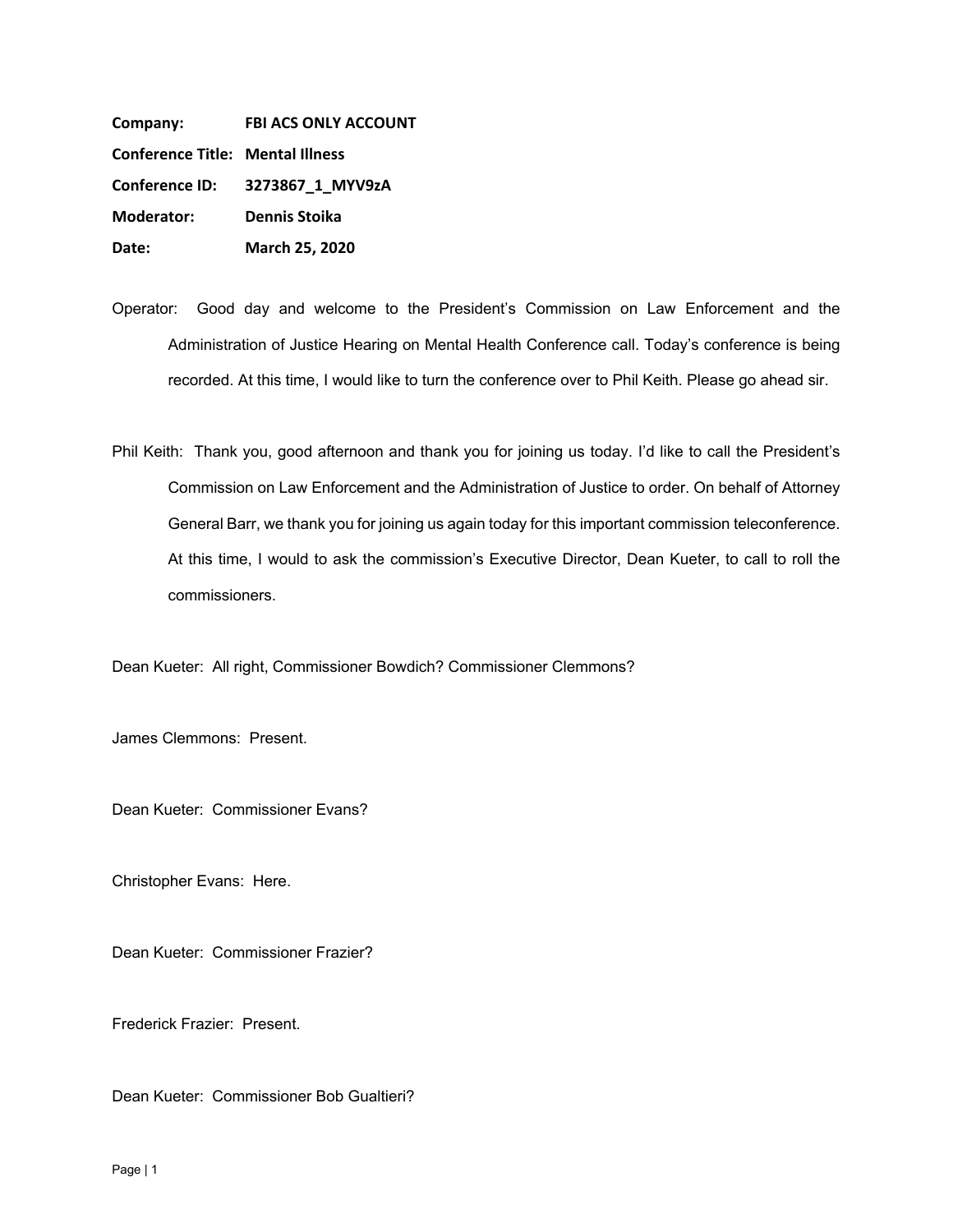Robert Gualtieri: I'm here.

Dean Kueter: Commissioner Hawkins?

Gina Hawkins: Here.

Dean Kueter: Commissioner Lombardo?

Regina Lombardo: Here.

Dean Kueter: Commissioner MacDonald?

Erica MacDonald: Good afternoon. I'm here.

Dean Kueter: Commissioner Moody?

Ashley Moody: I'm here.

(Crosstalk)

Female: Good afternoon I ((inaudible)).

Ashley Moody: I'm here.

Dean Kueter: Commissioner Parr? Commissioner Price?

Craig Price: I'm here.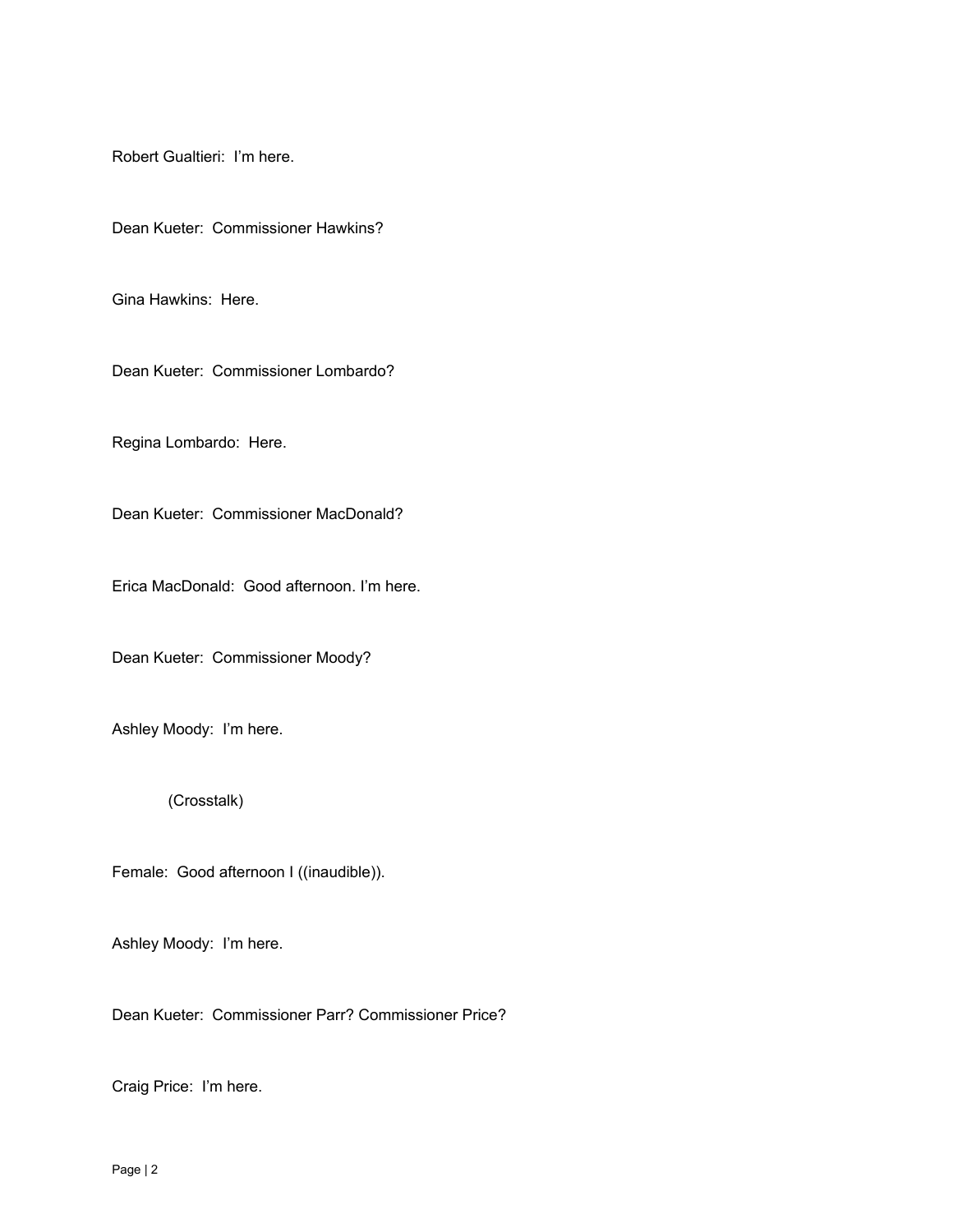Dean Kueter: Commissioner Ramsay?

Gordon Ramsay: Here.

Dean Kueter: Commissioner Rausch?

David Rausch: Here.

Dean Kueter: Commissioner Samaniego?

John Samaniego: I'm here.

Dean Kueter: Commissioner Smallwood?

James Smallwood: Here.

Dean Kueter: Vice Chair Sullivan?

Katie Sullivan: I'm here.

Dean Kueter: Commissioner Washington? That concludes rollcall Mr. Chairman?

Phil Keith: Thank you Dean. And did I hear the director from the FBI acknowledge she was on the call.

Dean Kueter: Yes.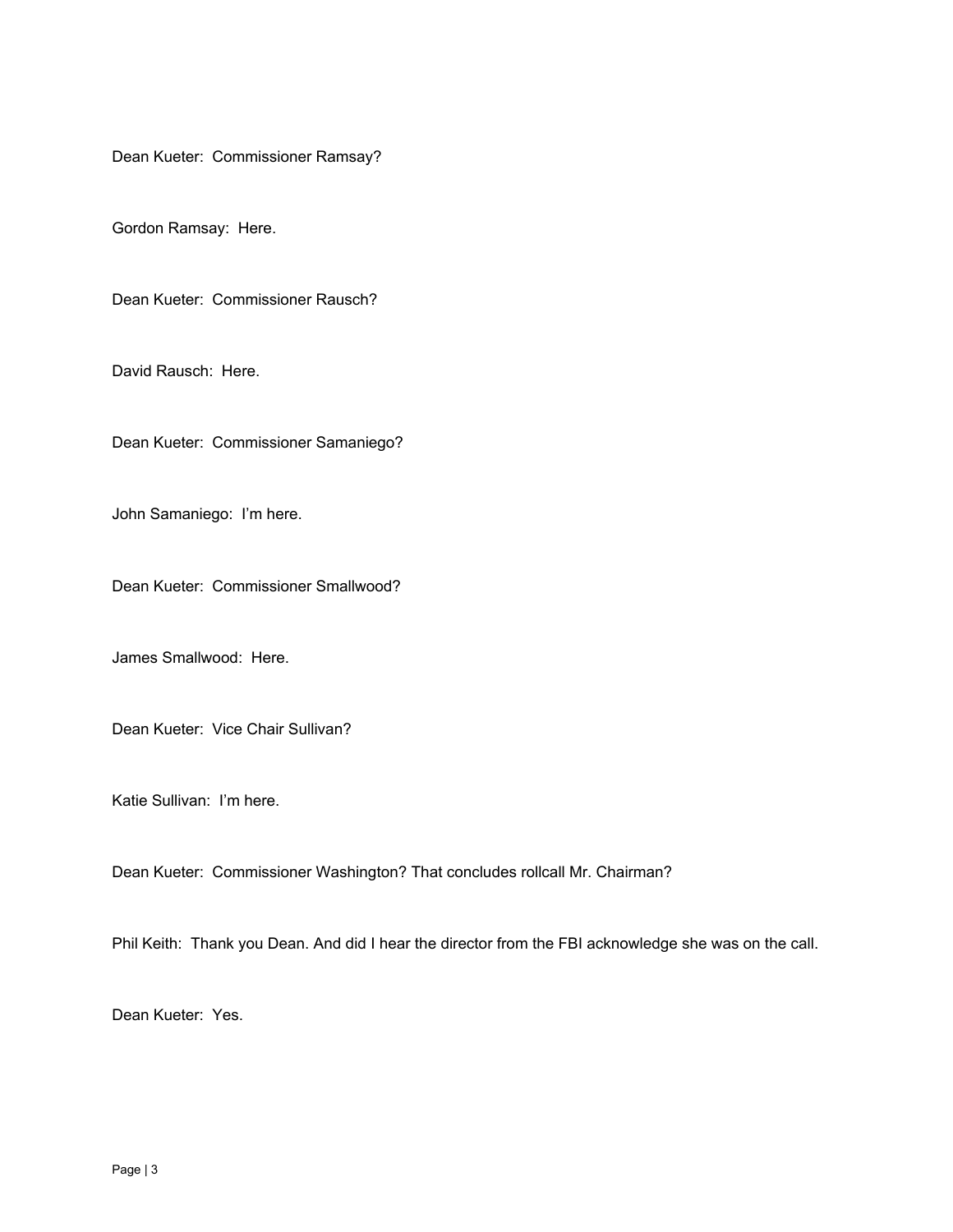Phil Keith: Director Rausch. Today our focus continues to be on social problems impacting public safety. We're working with the mental illness panels. We had a rich and robust commission meeting yesterday, as we transitioned to our new normal operating environment and I appreciate your continued commitment to this work. Although we are operating differently, as a result of the COVID-19 virus, we are all navigating these new challenges with sound judgment and decisions on behalf of Attorney General Barr and his leadership team. We sincerely appreciate you for being here and your resolve to ensure the work of the President's Commission continues.

Now, to our panel. For today, as I mentioned yesterday, commissioners are encouraged to make notes for questions during the panelists' presentations. We need to adjust our process just slightly today, as Sheriff Barnes needs to leave the call early for some COVID related matters. Sheriff Barnes will offer his testimony immediately, followed by questions from the commission, and then he'll need to leave our call. After that, we'll proceed with other panelists.

Commissioners have had the opportunity to review the biographies of the distinguished panel and testimony submitted, so we will go now to our first panelist, Orange County California Sheriff Don Barnes. Sorry we couldn't join you Sheriff, in person earlier this month and we know you put a ton of work into our schedule for the in person hearing. And thank you for joining us today on this teleconference. Sheriff Barnes, you're recognized.

Don Barnes: Thank you Mr. Chair and members of the commission. First, for unfortunate reasons, I'm glad it didn't work out that you're in California. I think it would have been quite unfortunate to have that hearing here. I wish it was not in the times that we're experiencing. For the record, I am the Sheriff of Orange County, serving a population of 3.2 million residents. Agency size is 4000 with 800 volunteers. I'm starting my 32nd year in law enforcement, in less than a month, actually less than a week.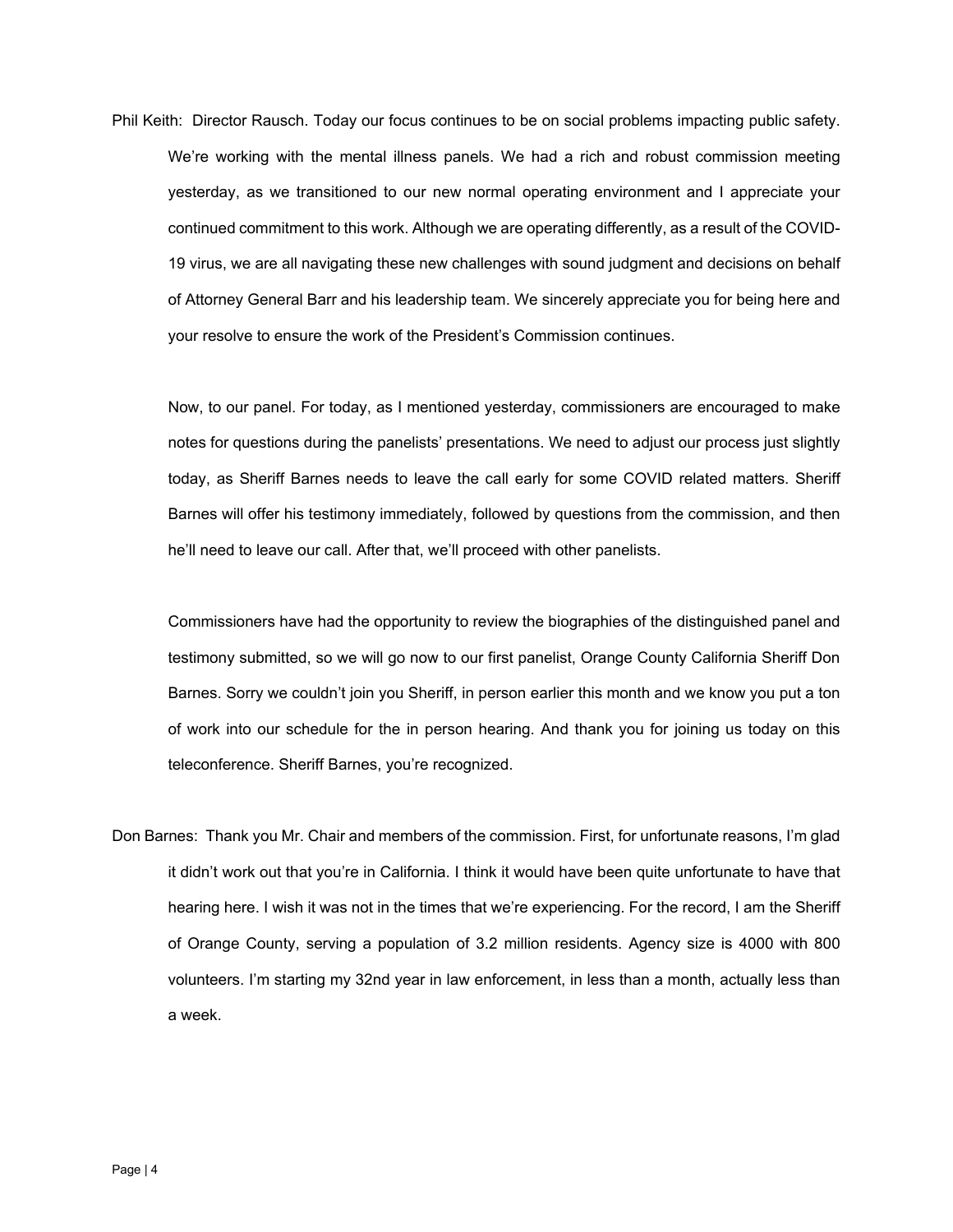I'll begin my testimony. It has never been the intention or the design for law enforcement to be the sole solution to address homelessness, drug addiction or the mentally ill. The intervention strategies and services necessary to address these social issues have become virtually nonexistent. The result in gap and social service strategies has had a trickling effect with these social failures eventually landing on the shoulders of law enforcement to address them. While these problems are the most complex issues I have faced in my more than three decade career in law enforcement, I believe the creative work being done by my colleagues and I can succeed if provided the right tools and resources.

Today, I will specifically speak to what the Orange County sheriff's department is doing to address mental illness and provide you with recommendations to further assist these efforts. I must note that we cannot make the mistake of looking at social problems impacting our communities in a silo. These issues cannot be addressed independently. They are interconnected and must be addressed concurrently. Consequently, my recommendations to specifically address mental illness are and should not be integrated - I'm sorry and should be integrated with solutions to address homelessness and drug addiction.

First, a brief overview of the challenges we face in Orange County, which unfortunately, is not unique to us. As the sheriff, I operate the county's largest mental health hospital, the Orange County Jail. On any given day of the approximately 5000 inmates entrusted to our care, up to 2000 have a daily nexus to mental health treatment -- an increase of more than 50%, over the past five years.

In 2018, 9200 individuals not bookings, individuals routinely cycled through my jail. Two-thousand were designated as SPMI, Severely and Persistently Mentally Ill and 7000 were mild or moderately mentally ill. To meet these challenges, in the last year, we have implemented significant reforms. Reforms include a new jail classification system, additional mental health housing and programs, drug detox units, CIT training, department-wide and increased staffing ratios. Despite all these efforts that I believe will remain necessary, we cannot deny the fact that treating mentally ill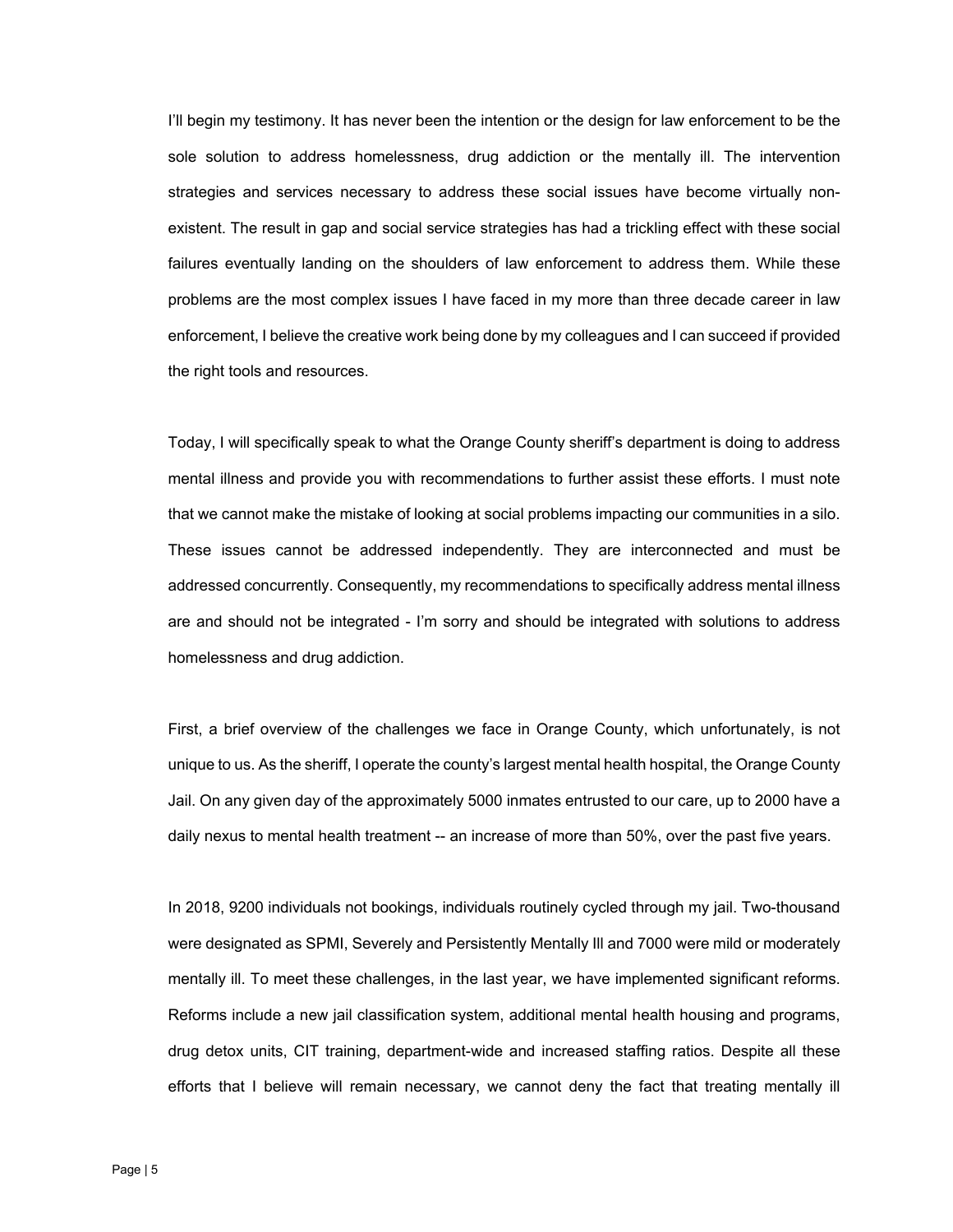individuals in jail is not the best option. To that end, my department has worked to develop an integrated service plan for the next progression of the national stepping up initiative in which separate county agencies, the private sector, and key stakeholders coordinate our efforts to address the at risk sectors of our population.

The County of Orange is moving in the right direction but obstacles continue to exist. The President's Law Enforcement Commission can help remove these obstacles by pursuing the following recommendations and this is not an exclusive list. They obviously go beyond these four.

Number one is pre-custody intervention strategies. While people experiencing a mental health crisis are often left with little if any options for treatment. Crisis Stabilization Units or CSUs are virtually non-existent. Until a few years ago, there were less than 100 CSU beds for adults serving a population of 3.2 million residents. Consequently, when a law enforcement officer encounters an individual experiencing a mental health crisis, that person is often transported to a local area hospital for diagnosis. These hospitals are often tasked and limited to dealing with medical trauma, not mental illness.

As recommended in the all Sheriffs Authority 2019 Report on Mental Illness, I was privileged to be a party to the use of Crisis Stabilization Units or law enforcement friendly mental health drop-off centers are critical. This single solution may be the one critical missing component to help people in crisis and break the cycle of incarceration of the mentally ill. Federal resources that developed these sites would be a significant help in the effort to integrate services. If done correctly, these sites will alleviate, not add to the negative impacts mental illness, as well as drug addiction and homelessness can have on the community.

Number two, in custody and post custody treatment. Responding to the mental health population within the jail system has been a challenge but also presents an opportunity. Unfortunately, and not by design, the high risk populations of mentally ill and substance use disorder are in one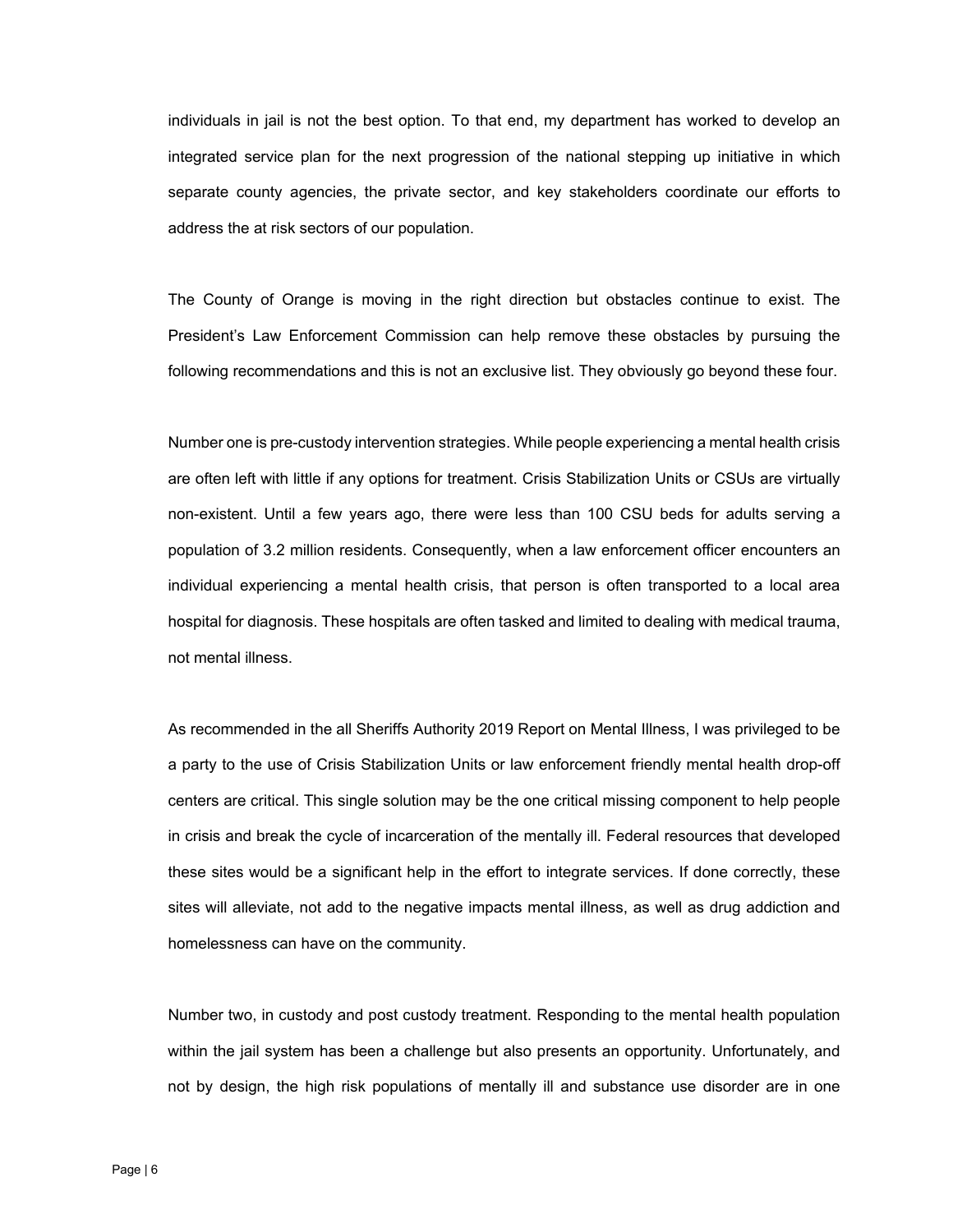location, jails. Increasing our capacity to treat the mentally ill focused on how saturation of services and programs best prepares these populations for stability, upon release. It is essential to have a system of care that provides, not only prevention on the front end, but post custody services upon release for sustained success. Many of these post custody supportive services do not currently exist and are not robust enough to meet the demands of these populations.

Three, end the Inmate Exclusion Act. Those in our custody with mental illness or co-occurring substance use disorders have costly medical expenses that put a drain on limited county resources. In addition to the mentally ill, I have between 100 and 120 people on any given day who are detoxing off of drugs and/or alcohol. In addition, one in five people within my jail are self-declared as being homeless. Of these populations, of all these populations, they have a specific medical and mental health need, while they're in my custody and even more so, upon release. In Orange County, we have employed the use of Medically Assisted Treatment for the drug addicted. While proven to be a success, MAT comes with a high cost. We currently have 535 inmates participating in the MAT program at a cost of \$174,000 per month or more than \$2 million per year.

The number of participants would arguably be higher. The criminal gangs who traffic narcotics into jails are threatening and intimidating inmates because participation in this program negatively impacts the gang's profits. For clarity, in California after the implementation of AB109 or state prison realignment in 2011, drug trafficking into my jails increased by 300% in the first two years. For inmates with serious behavioral and public health conditions, the current Federal policy of terminating or suspending the Federal health care coverage for these individuals result in poor health outcomes and hinders efforts to maintain health, and mental health stability, thus creating an environment for decline, relapse, and ultimately, returned to custody. Ending this exclusion policy, particularly for pre-trial inmates, will enhance efforts to reduce recidivism.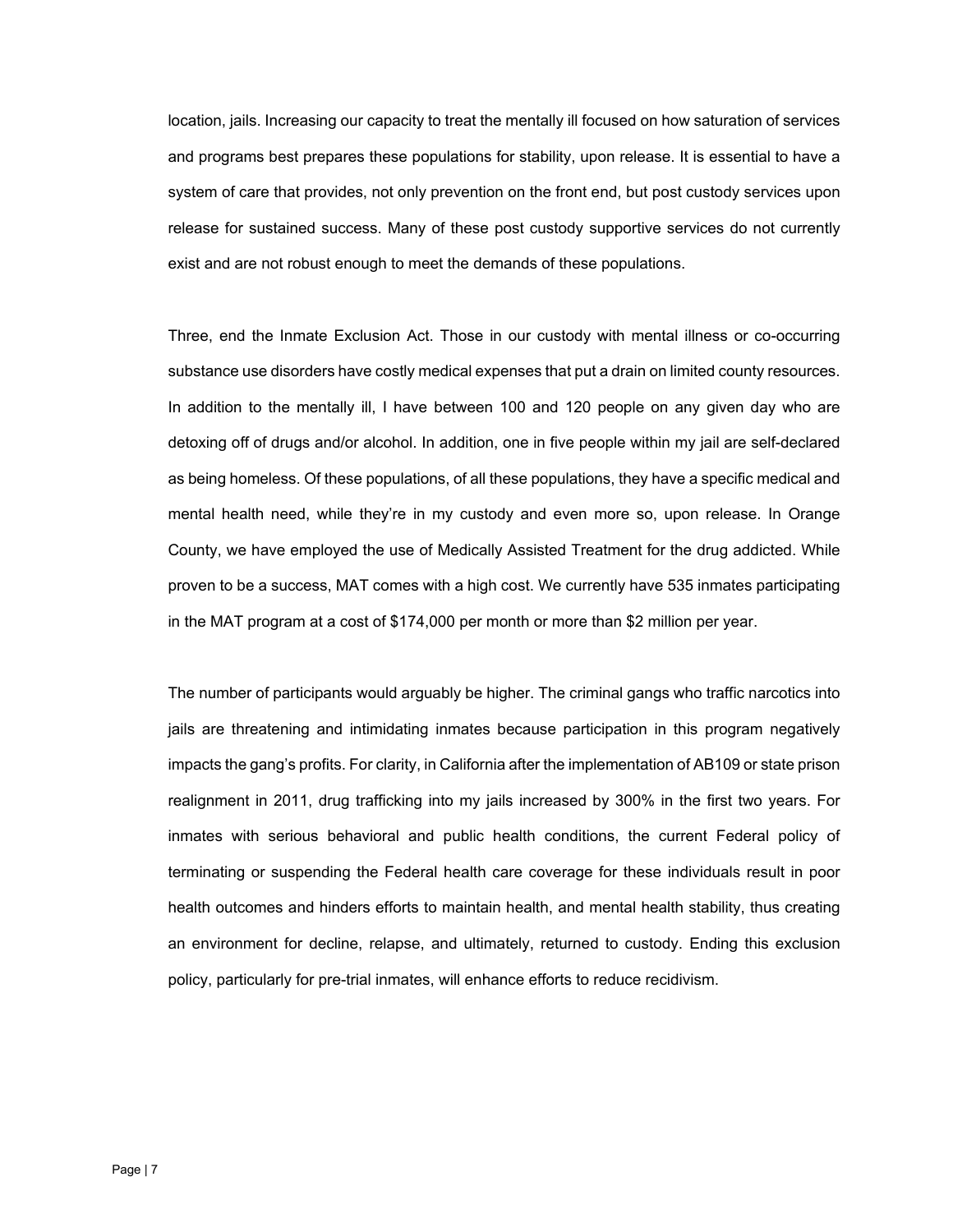Four, ending the decriminalization of drugs. The relationship between drugs and mental illness cannot be ignored. For states and Federal legislators who are considering decriminalization of drugs, I bring this warning. California's experiment with drug decriminalization has resulted in tragic consequences. In 2018, my department led an effort to address a large homeless encampment on the Santa Ana riverbed. The encampment exceeded 1000 people, many of whom were mentally ill and drug addicted. We worked with our Federal court to mitigate the issue and clean up the riverbed within a span of a few months. In remediating the riverbed, we collected 14,000 used hypodermic syringes. This staggering number is a direct result and consequence of the decriminalization of drugs.

In California, possession of drugs results in nothing more than a misdemeanor citation. This minimal criminal consequence and the criminal justice system perpetuates addiction, resulting in more dangerous health consequences for the users and impacts upon the community. To be clear, I'm not advocating for the incarceration of the drug addicted. I do, however, know that crimes committed without consequence invite more crime that negatively impacts the community. Treatment programs during incarceration have proven to change behavior systems that lack individual accountability and exacerbate the problem by encouraging bad behavior.

This commission should take a strong stance against decriminalization efforts. While no addict should be sentenced to a life behind bars there must be mechanisms within the law to compel treatment and deter self-destructive behavior. The social issues of mental illness, drug addiction and homelessness are interrelated, complex and not easy to solve. Law enforcement officers are the tip of the spear in confronting each of these challenges that are focused on service with empathy and compassion. Collectively, working together as one nation, we can and will be successful. Thank you and I welcome your questions.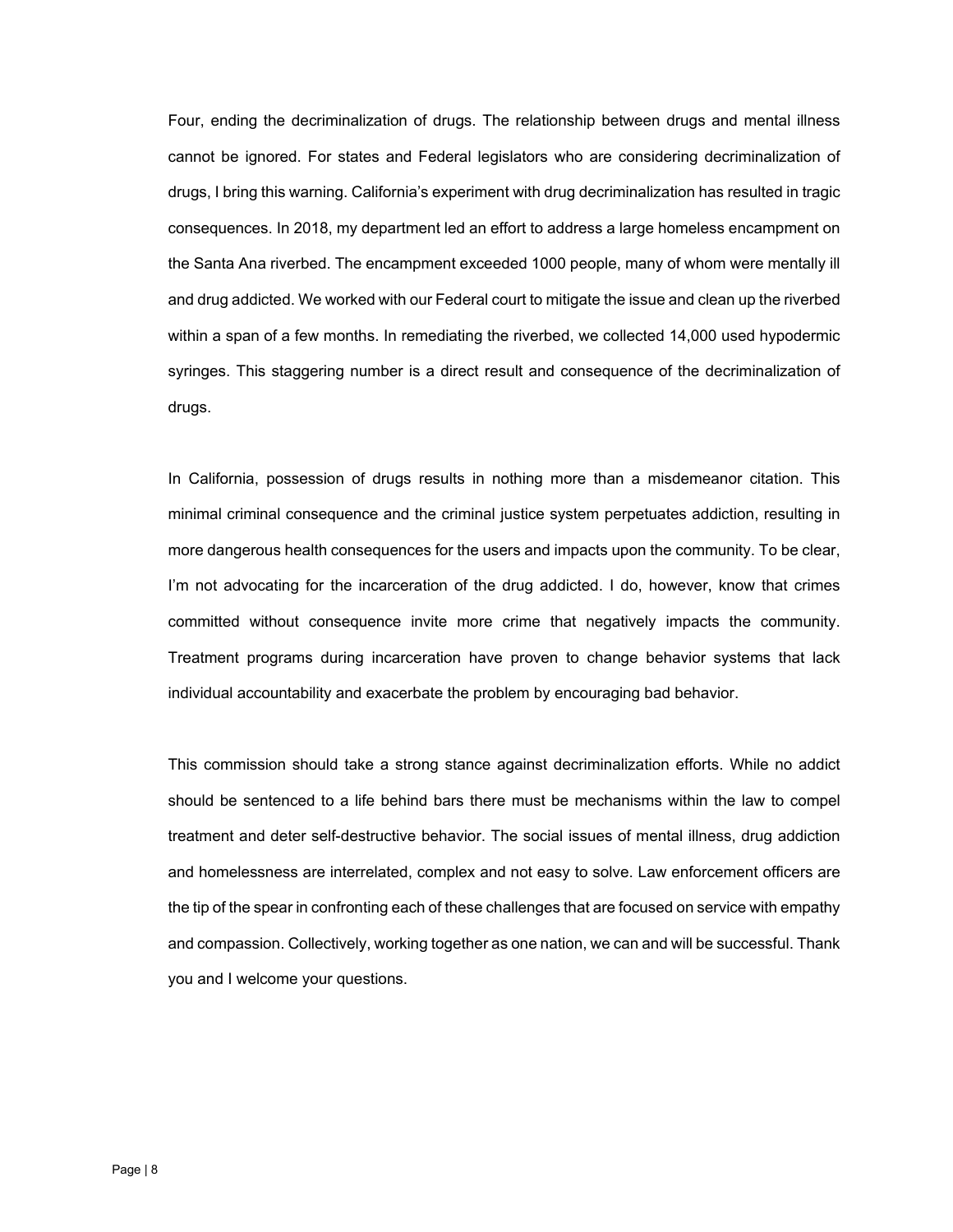Phil Keith: Thank you Sheriff Barnes, for your testimony. Do any commissioners have questions for Sheriff Barnes?

(Crosstalk)

Female: Oh, go ahead, go ahead.

(Dave Bowdich): Hey, this is Dave Bowdich. Sheriff Barnes, good to hear from you and, very nicely done, very thoughtful presentation. The question I have goes a little off to the side, but I think it is very relative. Your discussion on the decriminalization of drugs, unfortunately, this – the – society's attitude seems to be changing across the nation towards marijuana. I have not seen the studies that you cited here but are they able to differentiate between the use of marijuana and meth and other drugs that marijuana is the overriding problem here that they do believe is causing some of this psychosis? That's one question.

The second question is, is there anything at the state and local level whether it's within California or throughout the nation, where there is a concerted well-developed effort to begin to educate our legislators and the public about that problem that you cited?

Don Barnes: So thank you Dave, nice to hear a friendly voice. First, the psychosis. There are new studies coming out about the direct correlation between use of high toxicity of cannabis or THC to psychosis. And those may be referenced in your findings. There is obviously this direct correlation between marijuana use and other narcotics. We saw what happened with the narcotic analgesics OxyContin and hydrocodone that has morphed over into the use of heroin and now fentanyl throughout the nation. You know we're dealing with the COVID-19 issue and we're losing thousands of people to overdose every year and it's not seen as a pandemic, which I think is underestimating the impacts of this problem.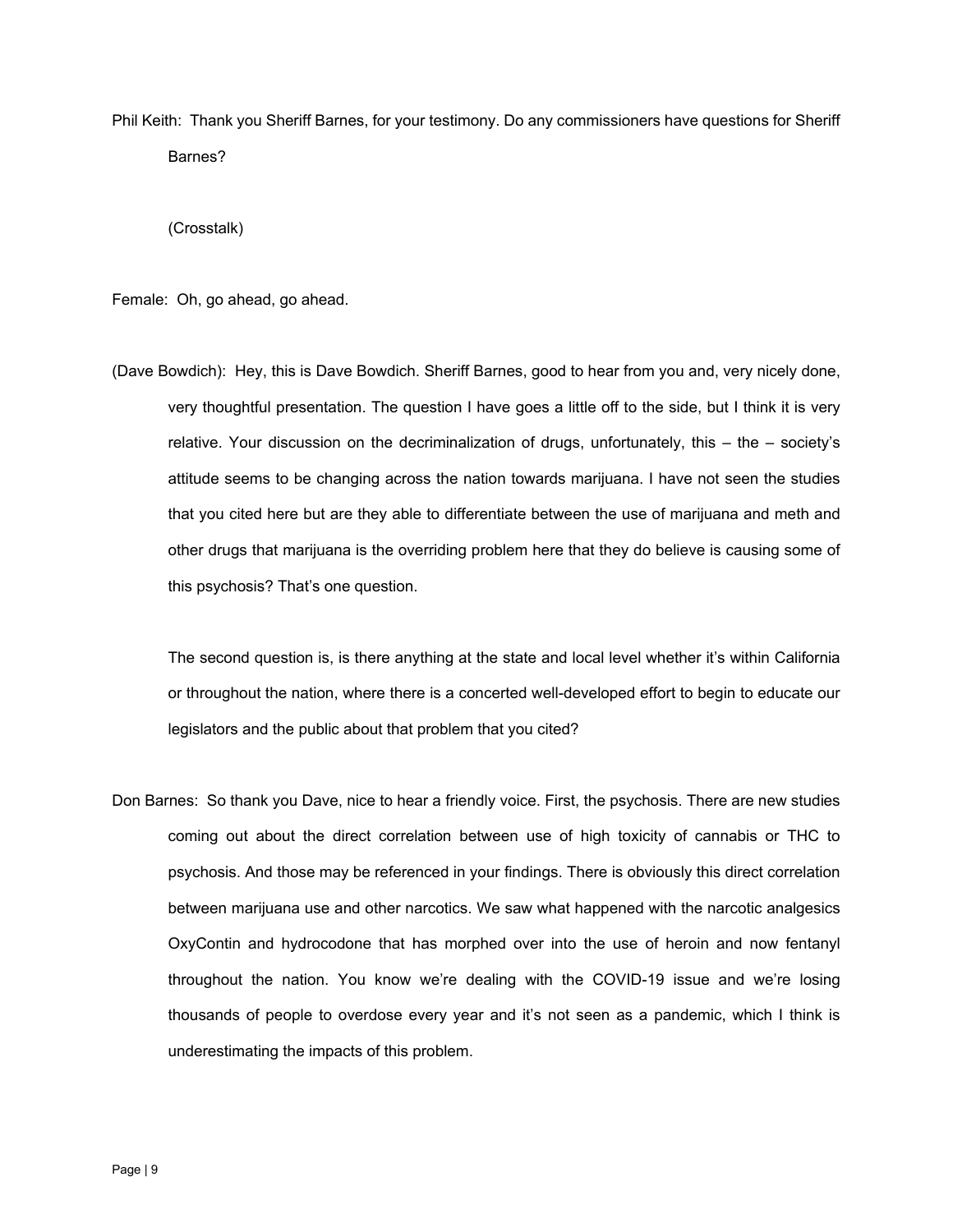For their narcotics, specifically, and just in Orange County, we had interdicted in 2016 1 pound of pure fentanyl. In 2017, 4.4 pounds of pure fentanyl, in 2018, 40 pounds of pure fentanyl, and last year, over 170 pounds of pure fentanyl. It is a trend that is going the wrong direction. That pure fentanyl, just last year, represents 500 million doses of fentanyl -- potential lethal doses. So, as far as education goes there have been efforts that we have had through the legislator. They don't want to hear it because California's anti-incarceration movement through the state to bring the state prison population down, but it's being done at the expense of our residents, families, kids, as we see these trends going the right direction. And in comparison, going back to one of the CDC studies in 2013, the dominant substance for overdoses in that year -- up 4% was fentanyl, 2017 four years later 40% was fentanyl and the dominant substance for overdoses. It's a movement that, as we are losing control of, and so, for the education efforts, absolutely lacking, maybe because there's a resistance to hear the facts. And that's been my experience, at least in California.

- Dave Bowdich: Okay, thanks, that was really, really helpful. That is this one really stood out to me and the DEA certainly has the lead on the enforcement aspect of this. I'm just wondering if there's more that the Federal government could do to help educate our future generations. And before this industry starts to become a Goliath that we cannot slay -- and when I say this industry, I'm talking about the marijuana industry -- it's already getting there quickly, but is there something we the Federal government could do to really put this message out to try to help with the situation? Thanks Don.
- Don Barnes: Yes, I just on that one comment, real quick on marijuana, the one thing I believe the Federal government can do is to advocated for removing it as a Schedule 1 narcotic. But, being Schedule 1 never prevents the Federal government from testing for the per se limit of a nanometer per deciliter. So, without those tests that we have for DUI alcohol, for example the .08, there's not a metric that results in the admin per se, of marijuana or THC, in the blood, which makes prosecuting these crimes very, very difficult because you have to rely on expert testimony of the officer DREs,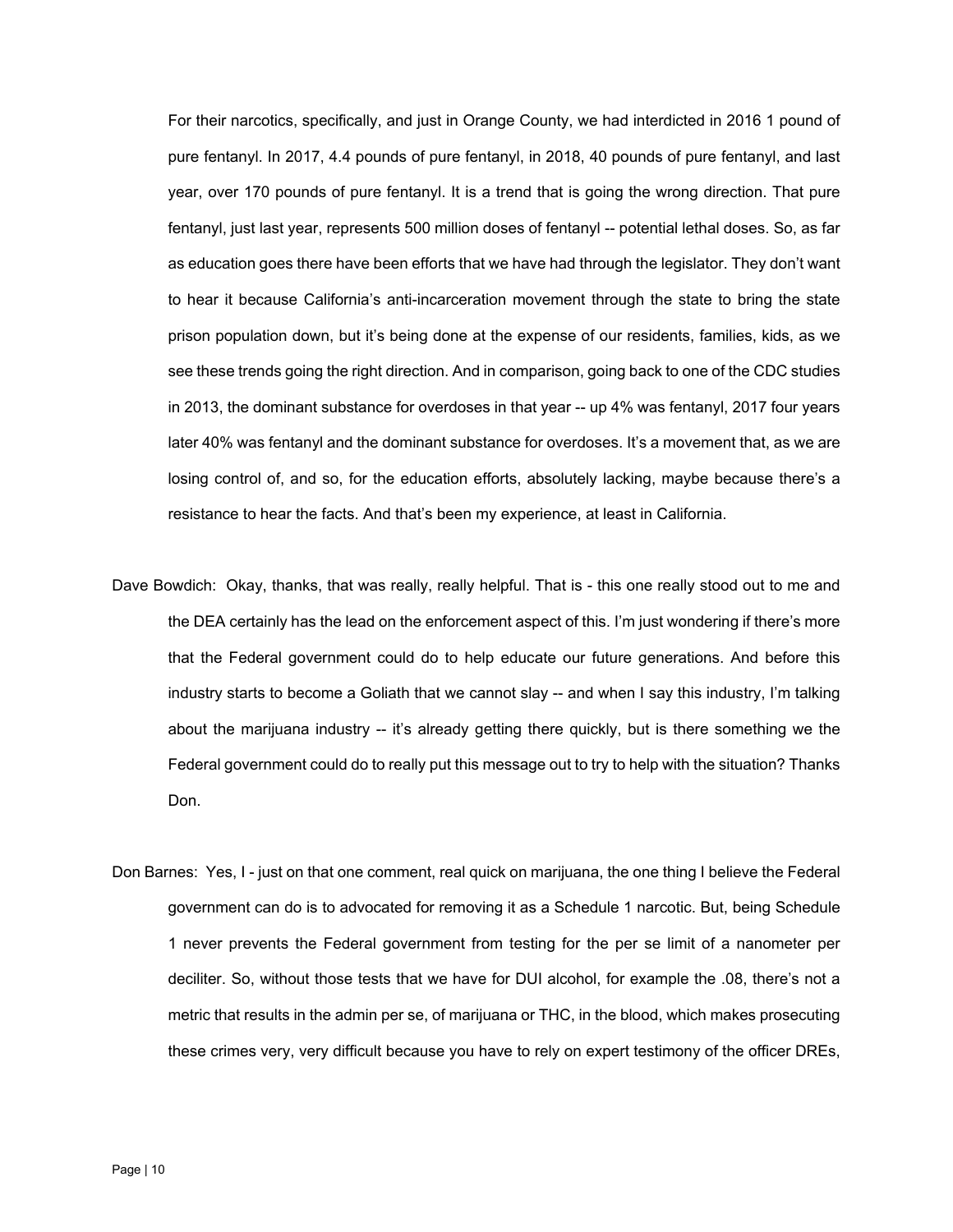which is very costly to implement. We have 50 more DREs we implemented in Orange County in the sheriff's department, just to specifically address the DUI marijuana crisis.

Phil Keith: Thank you sheriff. I think I heard a question from Vice Chair Sullivan.

Katie Sullivan: I just wanted to follow up on two things. One, I want to make sure I heard this correctly that you have seen with the decriminalization of drugs, you have seen more sort of drug use in your jail – did I hear that correctly?

Don Barnes: Yes. There is a criminal enterprise that exists within jails and the prison system.

Katie Sullivan: Yes.

Don Barnes: It's – there's some negative impact of the legislation. It created an environment for people to traffic in narcotics without getting into the flaws of that legislation. AB109 presents an opportunity called the flash incarceration. It's kind of a timeout for people who aren't following the rules. The criminal enterprises figured that out. They deliberately get people violated with a flash incarceration with the intent of mewling in narcotics.

Katie Sullivan: Oh.

Don Barnes: We have changed our processes, significantly, on how we screen. We have drug detention canines. We have TSA level body scanners and we have a county-wide naloxone program in the Sheriff's department. If there's one thing, I would advocate on the narcotic side is the need for a national naloxone program within every first responder. Last year, we saved - we had eight in custody deaths, then we saved 70 people from overdosing within our jails. That's 78 deaths that occurred, 70 of them we brought back. I cannot stress enough the need for naloxone programs throughout the nation.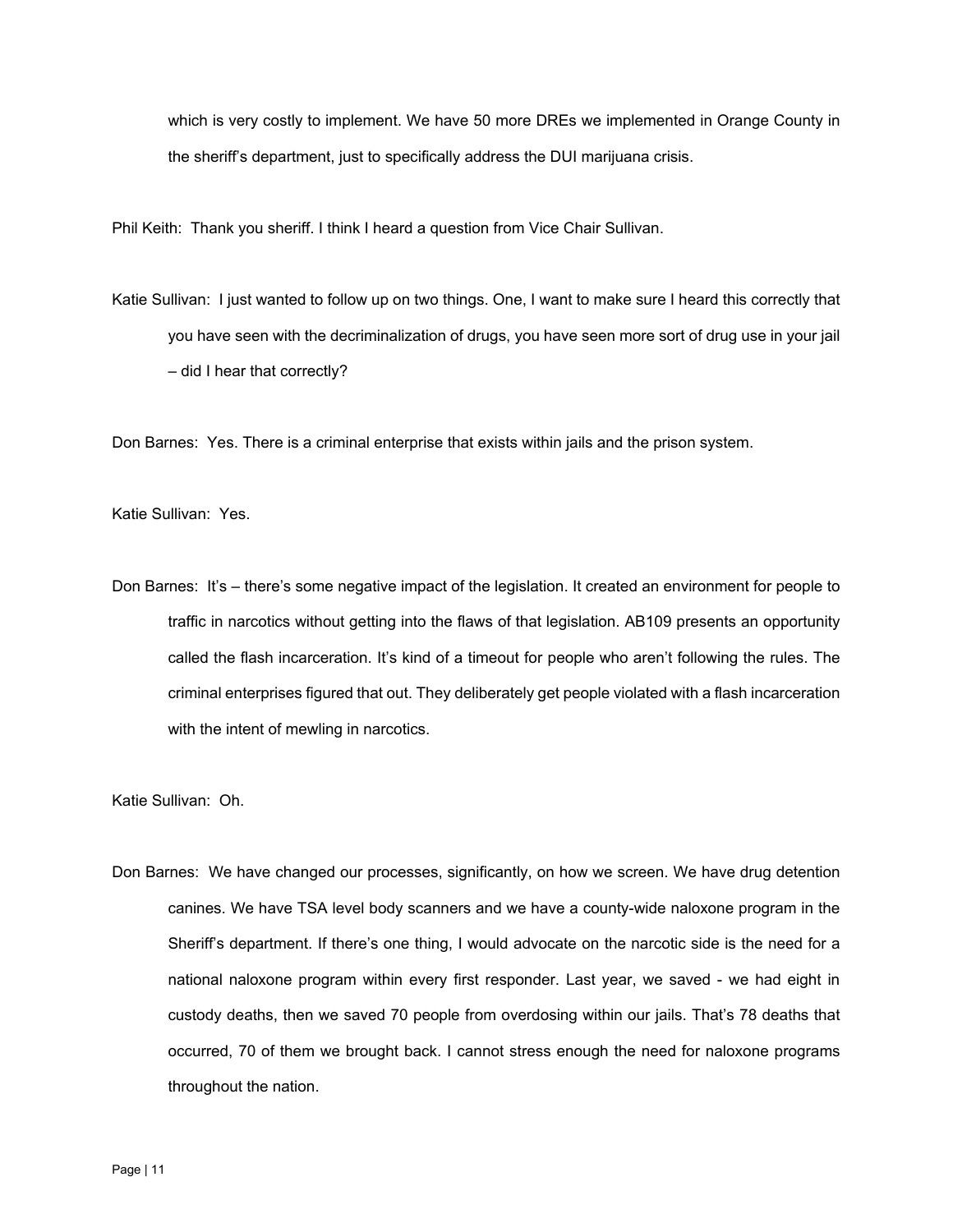- Katie Sullivan: Second question, just quickly you talked about accountability. So, it sounds like -- and I don't want to make assumptions -- but it sounds like policy is the first place where you say that people need to be held accountable that is, you know, criminal statutes and criminal justice policy. Where are the points of accountability that you might see in the system that you think would help reverse the trend that you're seeing in California? And thank you so much, Sheriff Barnes. Your testimony is excellent. Thank you.
- Don Barnes: Thank you. So, if you look at the system and I think you have a copy of our integrated services plan, but there's a system. And, in the middle of that system is my jail. Everybody, at some point in the system will cycle through the jail. So, I look at pre-custody, in custody treatment, post-custody, and maintenance of these issues. So, on the mentally ill, specifically there's a lot of people who decline. They don't decline to the point of criminality. They decline to the point of not having appropriate interventions, strategies and services to get them mentally health stable, plus the lack of ability on some of these 5150 holds in California for those who are in crisis to get them into services against their will, if necessary, to get them stable.

So, before they even get here, hopefully there's off-ramps to get them off that highway to the jail. And that's true for the drug addiction issues, as well. We have a big issue in California, you know, the rehab Riviera. That is a national place and there's a lot of criminal enterprise that takes place in these drug rehab enterprises where people are being almost human trafficked here, sometimes sex traffic, abused, reintroduced to narcotics, getting them in the system, and medical fraud. It's a huge issue I think, almost specific to Southern California. So my goal and my testimony, I hope, is heard this way, is that law enforcement should be the last people many of these people are encountering. I think, by default of failures and programs before the court system, before the judicial system and before incarceration that system is significantly lacking. So, and I talk about accountability, accountability is also that carrot stick approach to force people into getting treatment.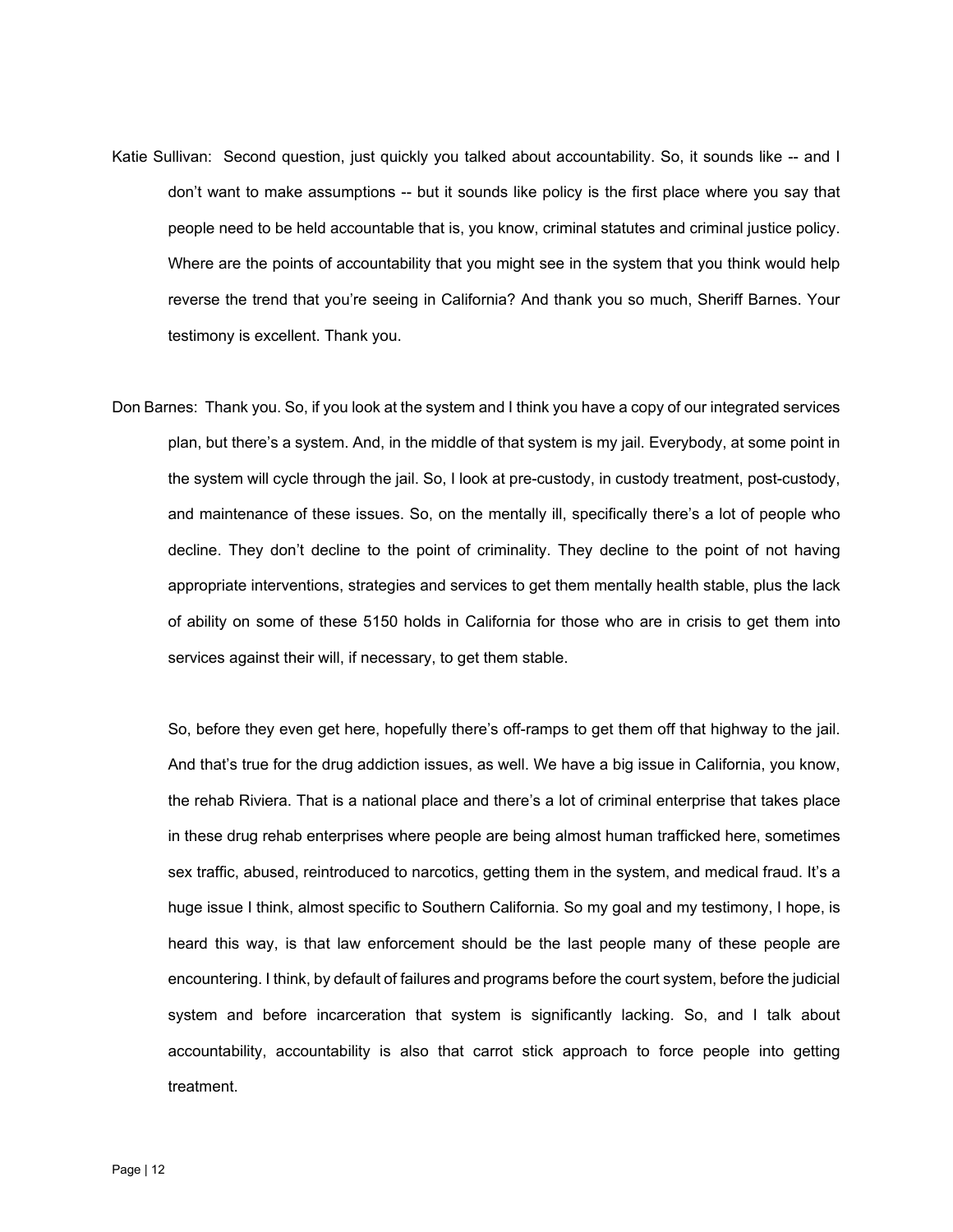With the decriminalization, in California, what that's resulted in is there's no incentive for people to go into treatment, as a result of any type of judicial plea or pleading. We always had PC 1000 drug courts, Prop 36 -- all these intervention strategies for drug use. There's nothing to entice people to want to voluntarily participate in those programs because prior to 2014, there was a felony conviction you could dangle in front of them and force them or at least entice them into getting some form of treatment. That enticement does not exist anymore. Most people are getting into jail, doing five days, credit time served, leaving without probation or entail any type of post-release supervision and walking right back into narcotics use. I'm sorry I spoke really fast. I apologize.

Phil Keith: Thank you Sheriff. Do you have time for one more question?

Don Barnes: One more and I have to run out the door.

Phil Keith: Yes sir. Commissioner's one more question.

Erica MacDonald: I have a question, this is Commissioner MacDonald, US Attorney MacDonald. Am I good to go?

Phil Keith: Yes ma'am.

Erica MacDonald: All right. Thank you very much, first off Sheriff – I really appreciate your testimony, as well. It was excellent. I'm really interested in these crisis stabilization units. Prior to being a US Attorney, I was a judge as well with a few of my other commissioners, Moody and Sullivan. And we really do need these types of centers that keep them from, you know, having to go to the court system necessarily. Can you talk to me more about what that looks like? You said you're going to be opening up three yourself in 2020 and a couple more, as early as 2021. Are there protocols that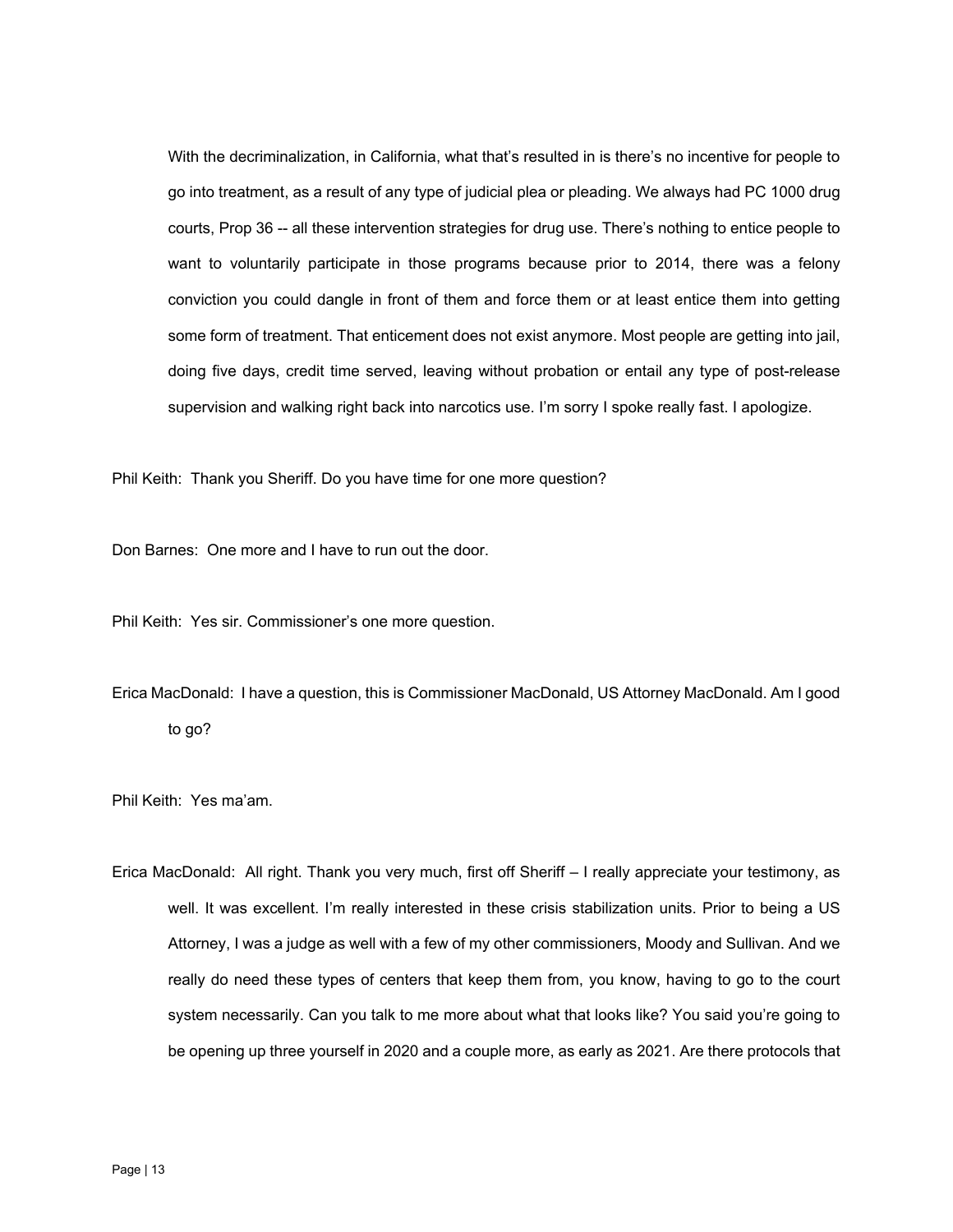apply to these? Our - what's our best practice when it comes to these types of units? Where's our best source of front knowledge?

Don Barnes: So, yes. Thanks for bringing that up. We're opening the first and it should be opening by the end of this year. We have plans for two more located throughout the county. It's part of our "Be Well Program," which is part of our integrated services plan. And that's specific to mental illness and I might have some substance use disorder components to it, as well.

The biggest challenge that I see in now implementing those programs is the necessity for funding. There's a general fund or in California, we're using Mental Health Services Act moneys, Prop 63, specific to some of those programs. It's not robust enough for long term maintenance of those programs. We have private sector participation because the hospital associations are so negatively impacted, they're coming on board to assist because they realize that without their assistance to divert them to their appropriate source, they are being negatively impacted to the hospital system and trying to deal with some of these things.

So, my hope would be to take something like this and it may be this. It may not be. I think there's best practices occurring throughout the nation to try to find out what works, creating some mechanism for it to be funded, stood up and maintained in a way that diverts this population into the appropriate resources. But this is often times or at least, specifically, mental health driven. We need something else to deal with the drug addicted and sometimes it's co-occurring, as you know. It's not a one place shop.

The way we're looking at our system of care throughout Orange County is we don't bounce people back and forth from system to system. We're looking at it as almost a triage. If you go to an emergency room, you have a surgeon, an anesthesiologist, and a head nurse. Everybody's working on one individual at the same time to get them all the care that they need, and most importantly, tying them to the services that they should be getting through other governmental agencies for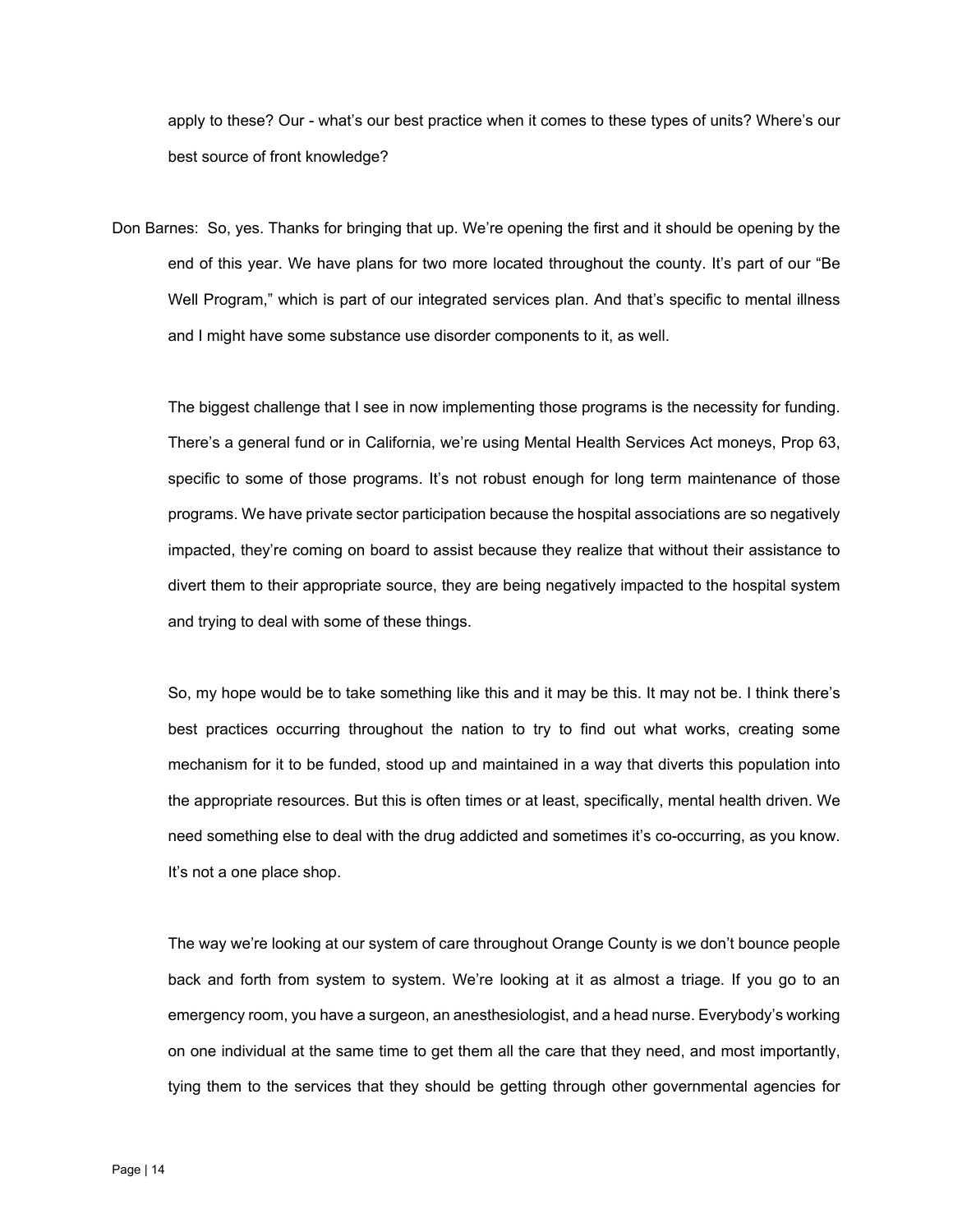Medicaid or whatever, it might be and then tying them to post release programs, so that we can maintain their success, post release, hence, ending the cycle of re-incarceration or recidivism. I don't know if I answered your question specifically. I hope I did.

Erica MacDonald: You did. Thank you very much. I appreciate it.

Don Barnes: Thank you. Thank you to the commission.

Phil Keith: Thank you, Sheriff Barnes, for joining us today and stay safe and we'll continue to have your first responders in our thoughts and prayers.

Don Barnes: Thank you very much.

- Phil Keith: Our next panelist is Dr. Shannon Robinson, who is Principal at Health Management Associates. Dr. Robinson is also a former Chief Psychiatrist for the California Department of Corrections and rehabilitation. Dr. Robinson, you're recognized.
- Dr. Shannon Robinson: Thank you. Well, it's exciting to go after Sheriff Barnes, since we were both in California, and as a healthcare provider, I never know exactly if I'm on the same page as our lawenforcement colleague, so that was really exciting. And one of the things that he brought up I'm also going to bring up, so that is a good segue into my talk.

So, I am a board-certified psychiatrist. I'm also board-certified in addiction medicine. I spent my the beginning of my career at the University of California, San Diego in the Veterans Administration in San Diego, followed by the California Department of Corrections and Rehabilitation. I've concentrated on research and treatment of mental health and substance use disorders, as well as the treatment of mental health and substance use disorders in primary and specialty care clinics like HIV and hepatitis C clinics. I've done research and expanded access to evidence-based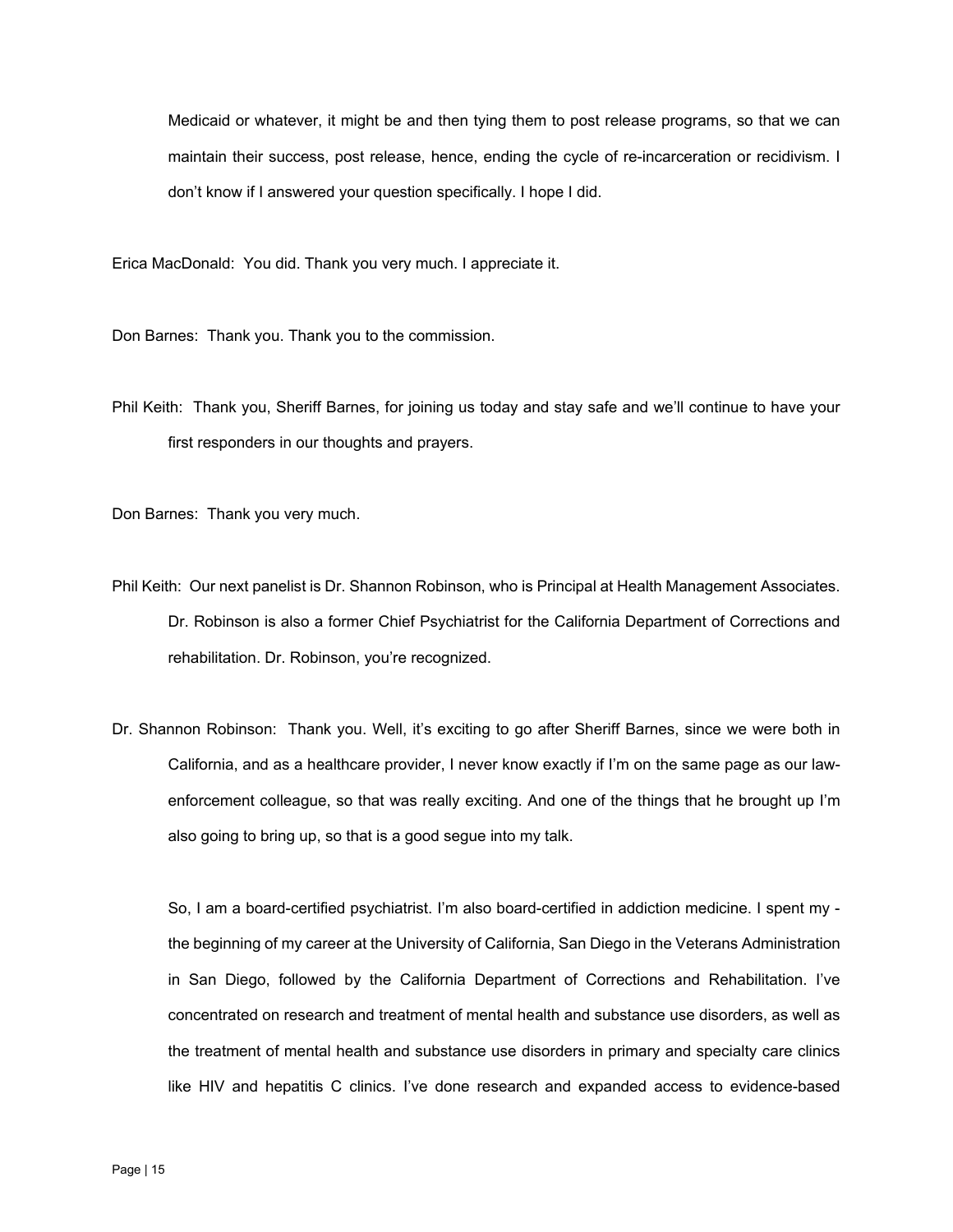psychotherapy and pharmacotherapy for trauma and substance use, co-occurring medical mental health and substance use disorders. And I'm currently a healthcare consultant at a national healthcare consulting firm doing more of the work that I have done over the last 25 years.

Trauma, mental illness, substance use disorders and homelessness have bidirectional influences upon each other. To stop the multi-generational effects of these issues and the ever-increasing resource utilization, we need to treat mental health and all substance use disorders with evidencebased treatments, including motivational interviewing, cognitive behavior therapy, contingency management and medications for addiction treatment. 63% of sentenced jail inmates have a drug use disorder, but only about 25% of them get treatment while they're incarcerated. Traditionally, risk and needs assessment have been used to place patients in treatment programs, while incarcerated. These assessments look at criminal history and are designed for law-enforcement supervision purposes. Risk and needs assessments are not diagnostic tools and shouldn't be used to determine clinical treatment needs.

It's imperative that legal, child services, and correctional partners allow decisions about medication and level of care or treatment to be determined by clinical providers with shared decision-making from the patient. And that specific medications not be listed in legislation, as new medications are FDA approved all the time, and are evidence-based changes over time. We clearly know what does not work. Eighty five percent of people in an abstinence base treatment program for opioid use disorder relapse within a year, yet historically, we forced people to withdraw from medications for addiction treatment when incarcerated, despite knowing that patients remaining on methadone, while incarcerated, are twice as likely to attend a narcotic treatment program, post release. And the patients who are initiated on methadone, while incarcerated, are more likely to attend a narcotic treatment post release than those who have not started on medications and are referred to on that same narcotic treatment program.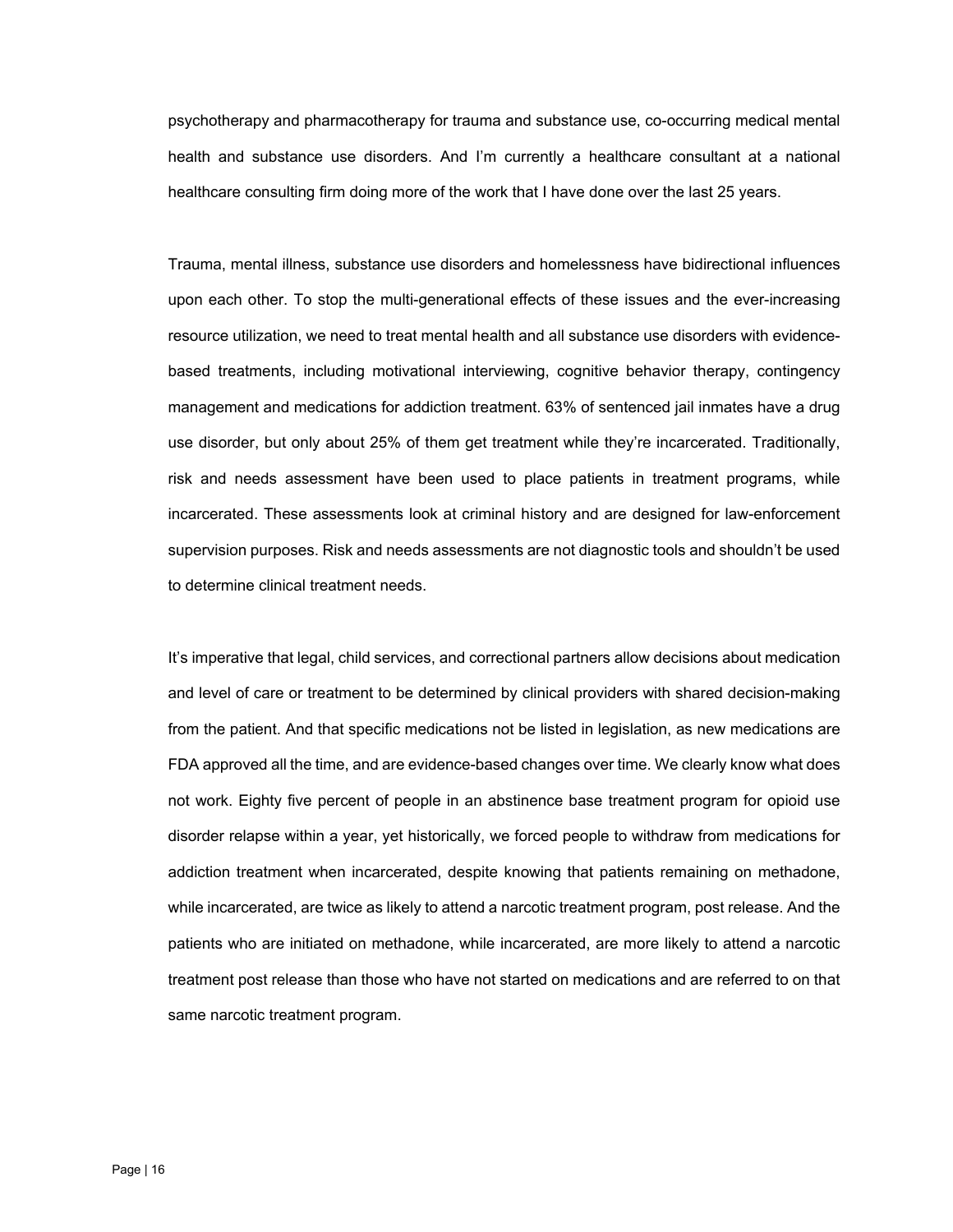Whether we're looking at Rhode Island, England, New South Wales, or Australia, all have seen significant decreases in death rates, both during incarceration and post-incarceration, when medications are continued or initiated during incarceration. We can't rehabilitate deceased people. The current risk of death upon release from incarceration is 129 times that of the general population. With the release of the *Jail Based Medications-Assisted Treatment Promising Practice Guidelines*, which I helped to write, and litigation that has mandated medications for addiction treatment in some jurisdictions, some jails and prisons are starting MAT programs. Yet, most are focused on opioid use disorder, not opioid use disorder and alcohol use disorder, despite the fact that alcohol use disorder killed way more people, long term.

Additionally, as all of you know, I'm sure the amphetamine epidemic is fast on the heels of the opioid epidemic and stimulants don't respond to medications for addiction treatment, but they do respond to evidence-based psychotherapy. So what I'm trying to say is we need to be implementing substance use disorder treatment programs, not just opioid use disorder treatment programs. We also need to decrease the influence of gangs, which currently are inhibiting members from accessing medications for addiction treatment while incarcerated. So, I was glad that Sheriff Barnes already brought that issue up because we certainly have seen that in Orange County, but this is not going to be isolated to Orange County. This problem is going to exist in a lot of places. And we need to get out in front of this issue by using lessons that we learned from prior criminal justice projects.

Additionally, we have to work outside of incarceration. In some jurisdictions, judges, lawyers and child service workers continue to recommend and even mandate discontinuation of medications for addiction treatment. We need to eliminate unnecessary barriers to MAT. Why is there an eight-hour training course to prescribe buprenorphine when there's no training course required to prescribe any other opioid or other medicine for that matter? Why are there caps on the number of patients we can treat with buprenorphine when there are no caps for patients who could be treated with any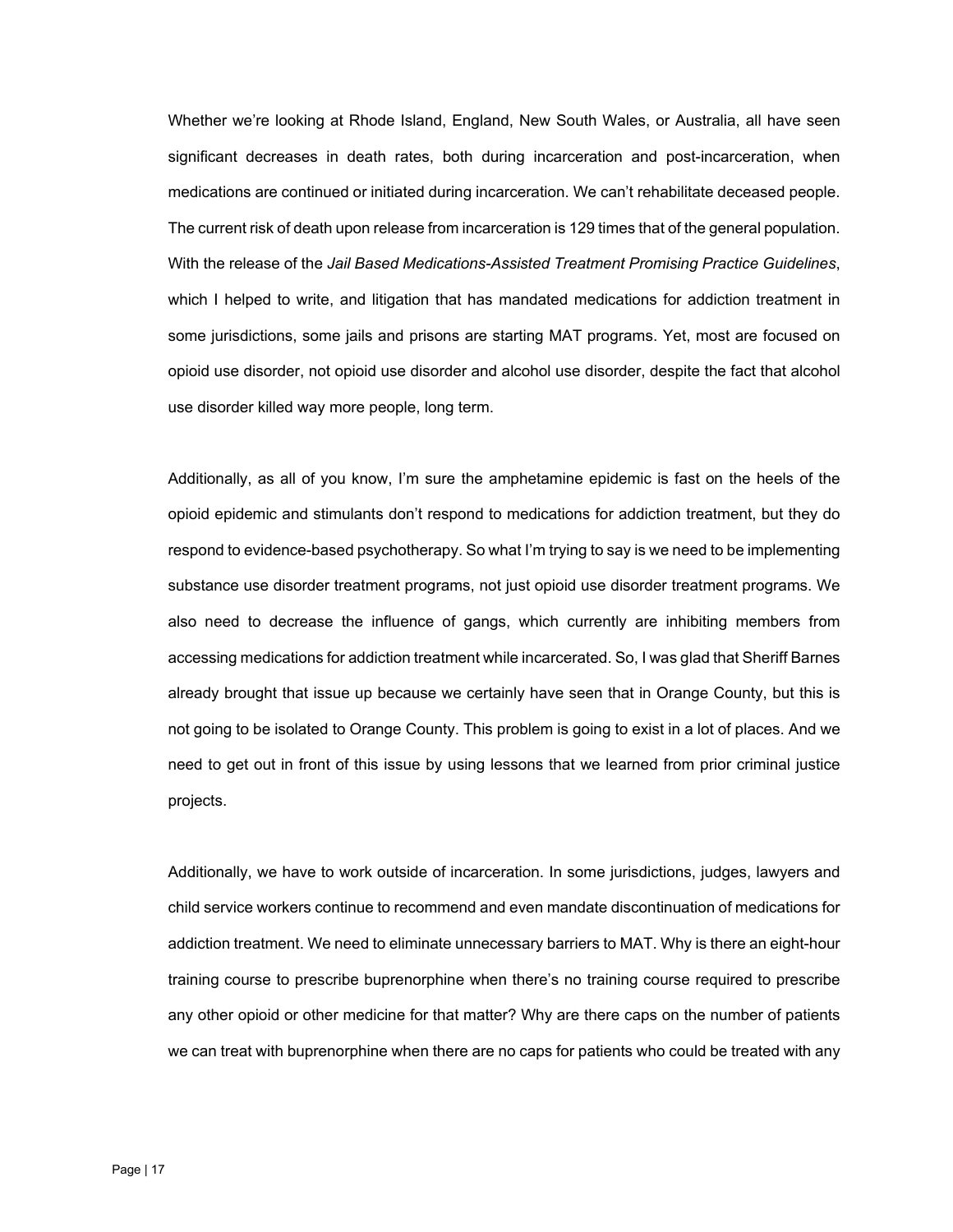other medication? And why are there restrictions to use telehealth to prescribe medications for addiction treatment?

 education perspective, education could be mandated for all healthcare training programs and Now, those restrictions for telehealth were listed in the face of COVID-19. But, I am very concerned that they're going to be reinstated, upon resolution of the pandemic. And, we need to streamline the process of certification for jails and prisons to become narcotic treatment programs. From an mandated for currently licensed providers and for custody, judicial and child service staff.

Right now, education on addiction is only required for psychiatry, not psychologists, social workers, primary care doctors. And regarding resources, some resources are definitely being wasted. We need to stop Federal, state and local funding of care, which is not evidence-based. And we need to incentivize by reaching into the jails and prisons to prepare for smooth transitions to the community -- another issue, which Sheriff Barnes brought up. In summary, education of criminal justice and healthcare professionals, regarding evidence-based psychotherapies and medications for addiction treatment, along with increasing access to evidence-based treatment inside the wire and outside will improve outcomes and thereby improve the morale of providers, patients, family and law enforcement, as well as, ultimately, decrease the cost of our Federal state and local governments. Yes, there are upfront costs, but long term, if we do some of the things that they're obviously doing in Orange County, which is not being stuck inside their own silo and looking at this as everyone's problem. It's not my problem or your problem, it's everybody's problem.

Although the evidence I have presented really focuses on substance use disorder, there is an equal amount of evidence that could have been presented for mental health disorders and its treatment. So, I believe that increasing access to evidence-based treatment for substance use disorders and mental health will lead to huge improvements in health with resulting decreases and homelessness and recidivism. Thank you.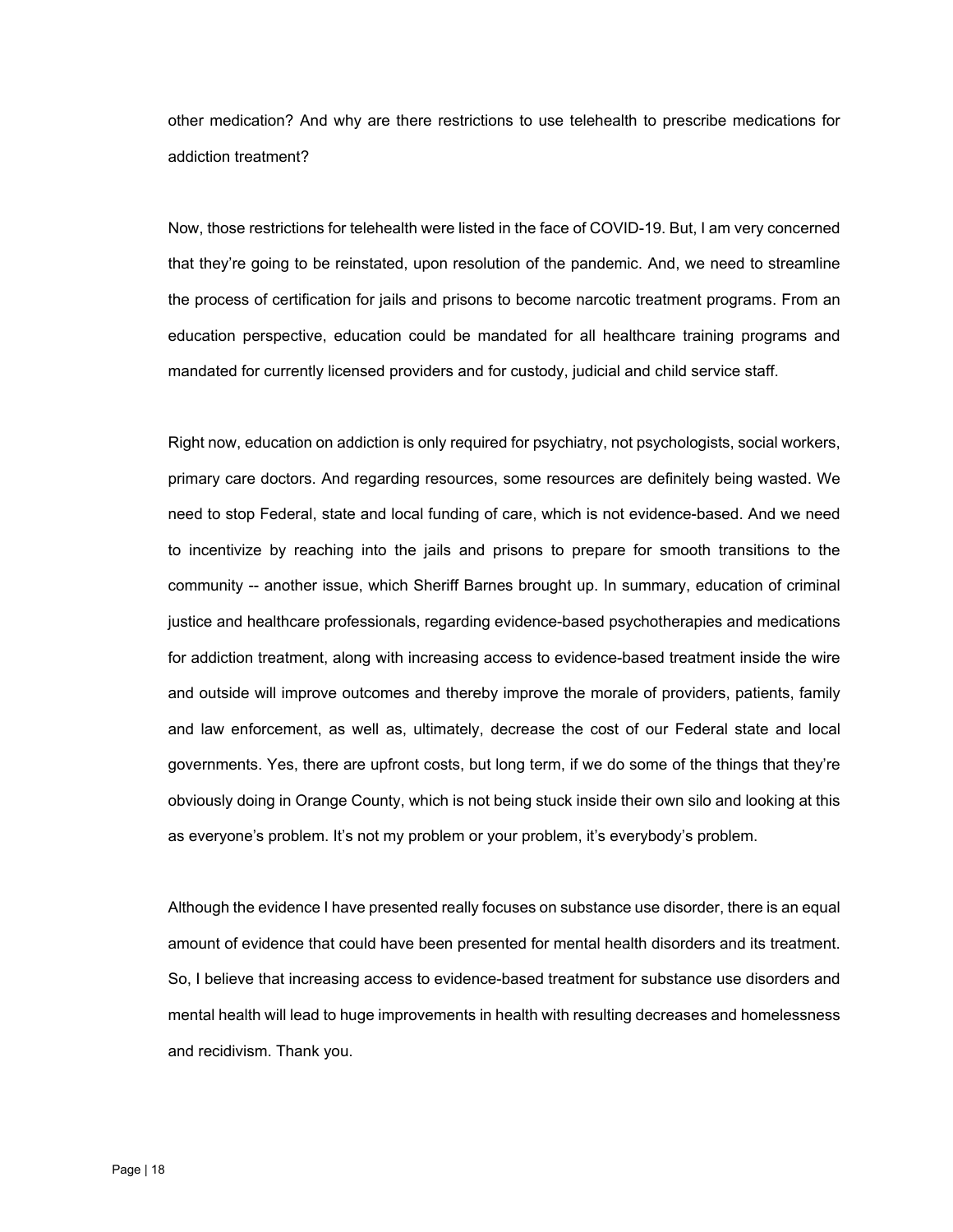- Phil Keith: Thank you Dr. Robinson for your testimony. Our next panel is Maricopa County Arizona Sheriff Paul Penzone. Thank you for joining. Sheriff Penzone, you are now recognized.
- Paul Penzone: Thank you very much for the opportunity and the privilege. For the sake of not repeating things that were stated earlier because I believe there is a lot of similarities between my office and the sheriff who spoke earlier, I'm going to stick to more of a philosophical concern relative to law enforcement services. A little background, my name is Paul Penzone and I'm a Maricopa County Sheriff. I've been a sheriff since 2016. Prior to that, I spent my law enforcement career with the Phoenix Police Department. A majority of my time was spent in narcotics, at both the state and Federal level. The Maricopa Sheriff's office covers about 9000 square miles with a population of 4.5 million and we are the fastest growing county in the nation. I think, for the third year straight, I have about 3500 employees. Sixty percent of the employee base is actually in the detention centers. I have about 750 deputies in the streets.

We have over 100,000 inmates who cycle through our jail system, annually. I believe we're the second or third largest in the nation. So, again, I don't want to be redundant and repeat things that were spoken so eloquently about previous to my testimony. I want to talk about the evolution of law enforcement and what I believe is one of the greatest factors that requires consideration.

Thirty years ago, when I started this profession, our primary focus was traditional law enforcement. It was investigating crimes, potential crimes in progress, threats to safety, traffic investigation, and traffic enforcement -- very fundamental elements. There was a domestic element to that also that was a growing issue in domestic violence that we responded and addressed issues that were inherently social in nature, but had escalated to becoming criminal actions to the detriment and safety of primarily women but also to families and populations. Over time, and it's stated in my report, I don't blame this for the circumstances that we address right now, but I believe it's a contributor, society at large, recognizes or believes that law enforcement should be the first point of contact for any and all issues that affect quality of life. You know, the advent of the 911 system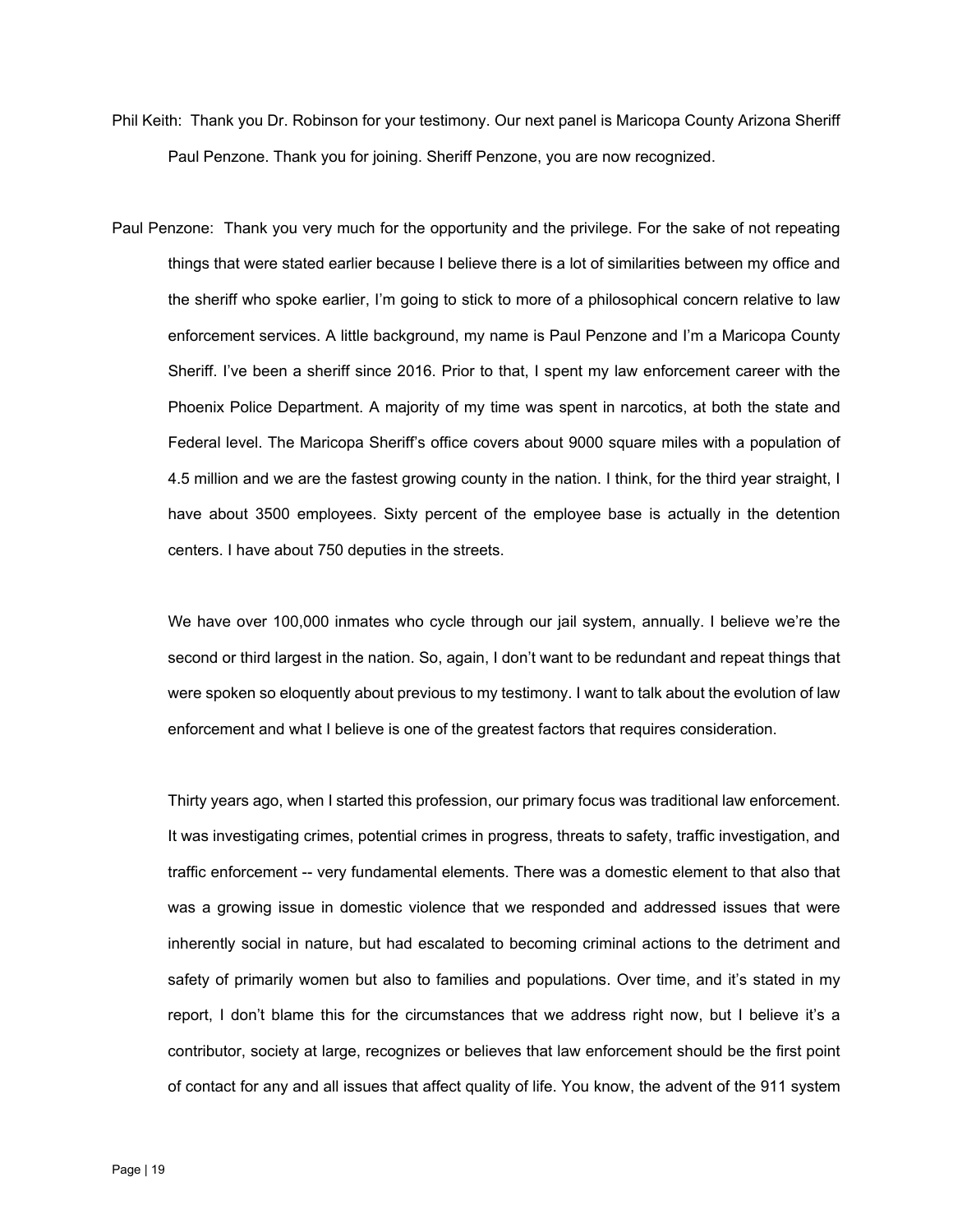had intentions to find a way to promote and expedite law enforcement services. But if you were to query most community members right now and ask them what numbers was readily assessable to solve any and all problems they would tell you it's 911. And because the system is abused and law enforcement is expected to be a problem solver in all areas. We are not the solution to the majority of the issues that we deal with. We are a resolution to connect people with services more often than not to solve those issues.

So, the core point that I am trying to get to as I begin to speak about what I believe are things for consideration, is this. We expect law enforcement to be a stable force in our community for our mental health, for mental wellness, and for all social and domestic issue, yet the training regimen and the programs that develop and prepare law enforcement professionals for their career is still predicated in the training that, you know, has been going on for long before I became an officer in 1988. And, as we've seen new additional issues whether it is mental health, whether it is issues such as, you know, as an example, we work with the artistic community, whether it's domestic in nature, drug-related -- all these different elements that may have potential for crime – we're expected to be experts in those fields, as we respond. Yet our training has been more about Band-Aids. Our training is we teach officers to run, to shoot, to drive, to investigate traffic accidents and crimes, and when we have a need for additional training because of a - an issue that is relevant to our community's best interest, we will put a Band-Aid on it and add an additional ten hours.

I believe that just on the enforcement side of what we do is long past due and that we take a look at what is the true demand on first responders today, versus what was found in data 30 years ago. Where do we spend most of our time and what are the issues we are challenged with? And if we were to rewrite the script on how we train a law enforcement professional to be successful in today's world with the social issues that they're expected to be a conduit to resolve, what does that entail? And I think that if you go from state to state across the nation, we will find that every state has different standards, different expectations, and different training regimens although I would guarantee you that the social issues and the criminal issues are very similar in nature. So, I think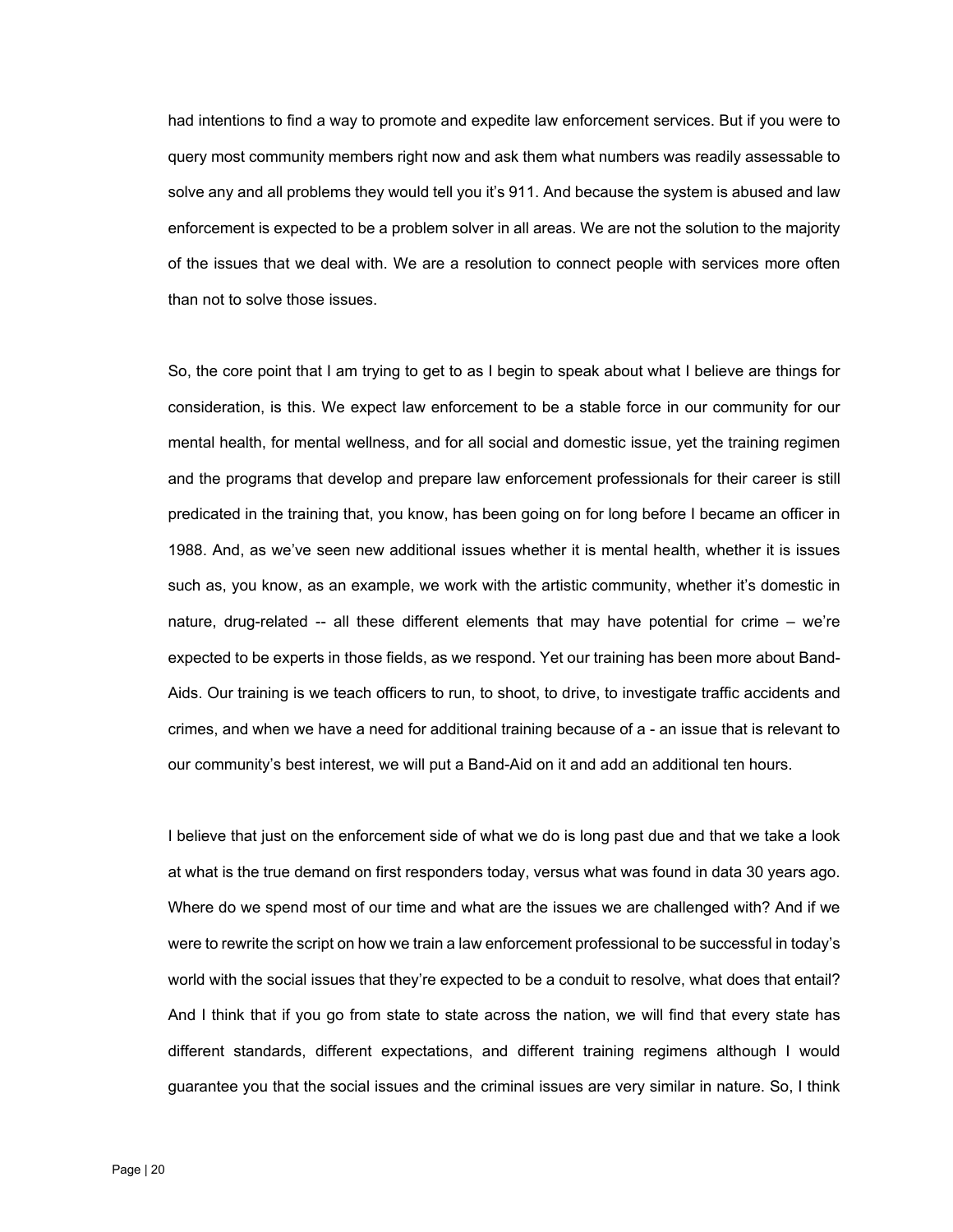it's time that we had more of a standardized process on how we evaluate the data and the challenges that law enforcement faces and then make a determination as to or best practices to train them to be successful in this area.

Case in point, we train our deputies for 22 weeks to prepare them for time in the field. I don't know that that's the appropriate time frame. That's just what we've done and we continue to do. So, if we we're to look at it and say, "Well what does a Ph.D look like in any particular profession, what is the training regiment," why don't we do the same thing in law enforcement and make a determination based on today's demands versus ten or 20 or 30 years ago that are based on calls for service, based on time allocated, based on all the factors. How do we best train them, not only at inception, but throughout stages in their career, as they gain more experience to ensure they're prepared to de-escalate, to mitigate, and to manage social issues that more often than not are not criminal in nature.

As we expound on that, I believe that we have to do a better job of regionalizing our services. If we were to respond to a call for service and the fire department is our partner in that effort - -we're coming from - although we may be - share municipalities, we're coming from different areas with different backgrounds and different perspectives on what it is we're addressing. If a third tier was needed in a social service provider, same thing exists. So, how do we better coordinate and collaborate with our resources in a regional manner on a smaller scale to work, as hands on a fist that we are all coordinating efforts to make sure that we're not siloed in our efforts, but we're actually collaborative and determining, based off of the initial needs what services are best suited to resolve that issue? I don't know that it's practical, I don't know if it's probable but I just believe that we need to do a better job of working collectively with all different services, instead of being unique in our efforts.

You know, the challenge that we face is, oftentimes, throughout the nation, our services are determined, based off of the budget, and then working backwards. There's a cost of doing business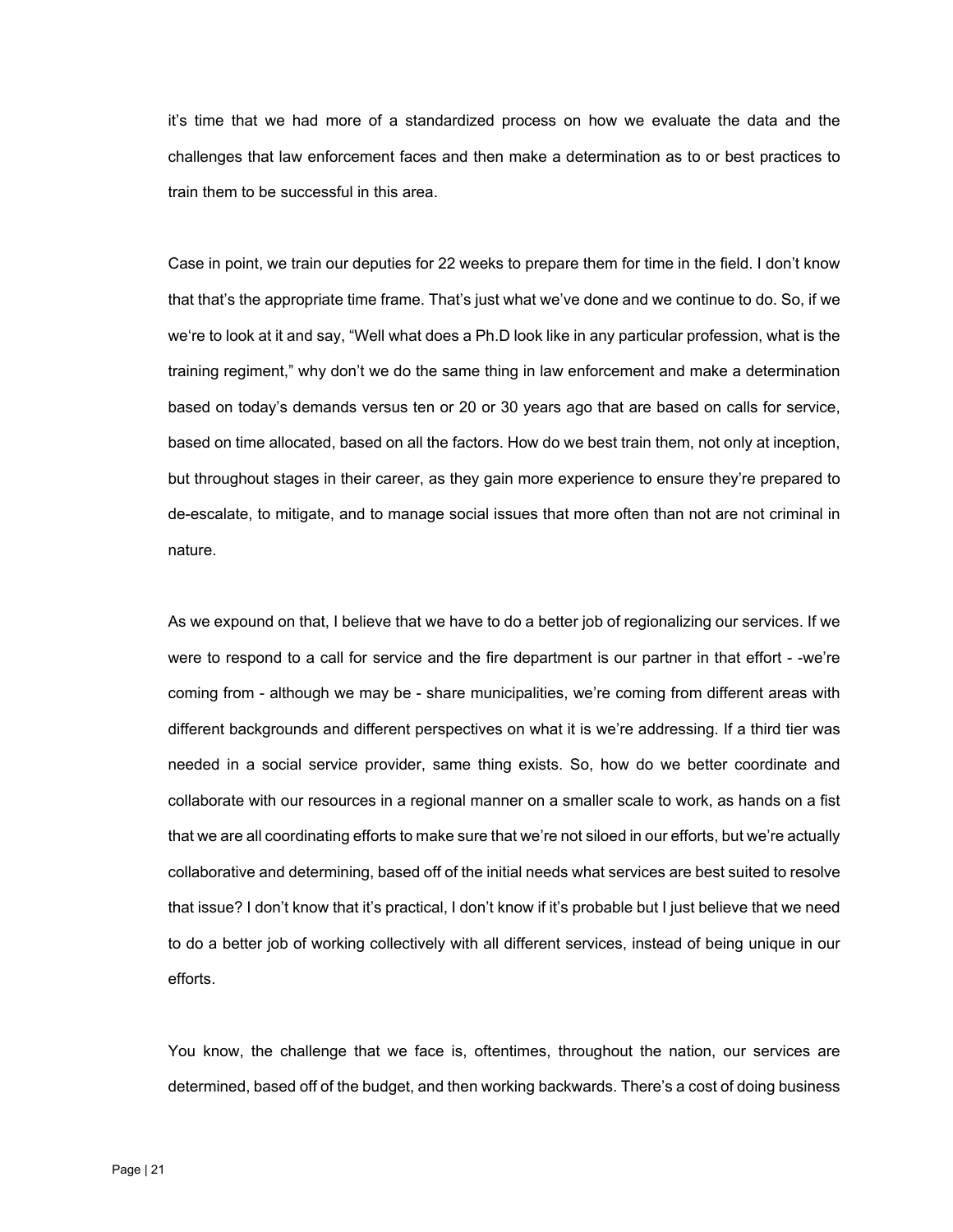and it is better practice for us to be honest about what is necessary to provide these services on behalf of our community and then base the budget off of the demand and then determine if it's practical or not, as opposed to have budgets that dictate what we can and cannot do. So, I'm going to quickly transition. I know I've got a little bit of time left over to the jail system.

Inside the jails, we expect our detention officers no different than a law enforcement professionals to become experts in the field of mental health and mental wellness. We know what the stats are. You heard them earlier, but what we have failed to do is to recognize that if we have individuals who require additional comprehensive care, how do we separate them, not just in pods or in jail systems but separate them from the system itself, to make sure that the core responsibility is to address their core issue, which is mental health or drug addiction, those factors that were great contributors to their criminal behavior, and in doing so, it isn't just a stage. It has to be something that when they leave our jail system, which they will, that there is a warm hand off to service providers outside, who are equipped to not only help them with housing, help them with chemical dependency, help them with stability in their mental health, connect them with care providers to include practitioners, but additionally ensure that we are a conduit to get them to those places, as needed, to keep them stable because the cost to care for the mentally ill in our jail system or the demand on our first responder services, by far, outweighs the amount of money that we invest in prevention programs and education for our children. And, if we want to reduce recidivism and address the issue of mental health and mental wellness we can triage it in the current generation. Or we can invest in the future generations with the hopes that recidivism means, if you don't go to jail the first time, you're not coming back the second.

So, I just think that we have done a very poor job of being solution oriented and evaluating not how to patch what we are doing now, but determine how to reinvent ourselves in an effective manner, so that we can be solution oriented in a collaborative communal way and that our ultimate goal is to reduce the populations and jail systems and increase the populations in our school systems. That's all I got. I'm not sure, is anybody still there?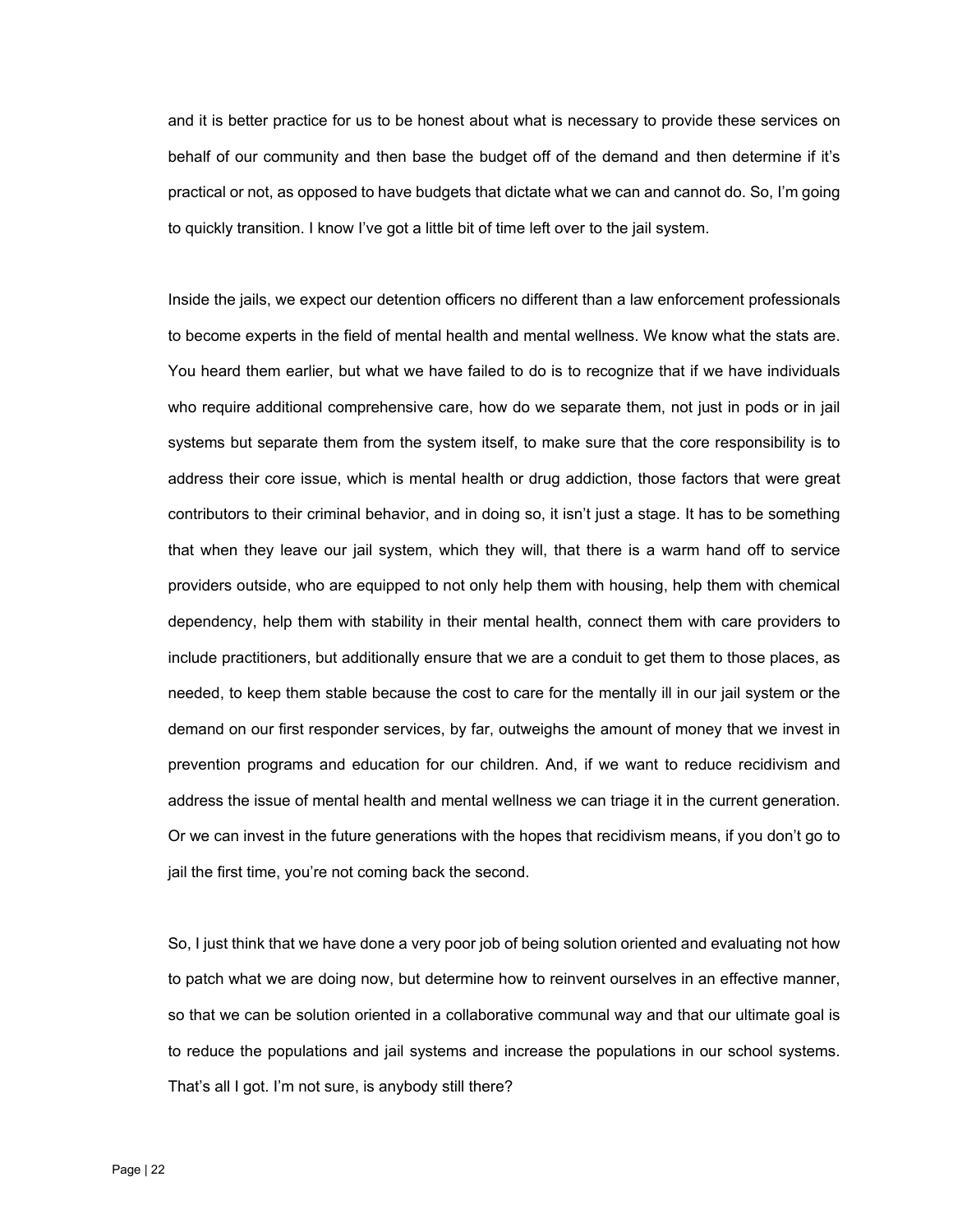Female: Yes.

Female: Yes.

(Crosstalk)

Female: Yes, we're here. Phil?

Paul Penzone: Sorry, I talked everybody to sleep apparently.

Phil Keith: You didn't put us to sleep.

Female: No, it was great.

Phil Keith: Yes, yes. Thank you very much Sheriff Penzone for your testimony. I just didn't know how to operate my mute mic. We will now open the session for questions for commissioners for Dr. Robinson and Sheriff Penzone. If I could request with commissioners a question, please state your name prior to your question and direct the question to a specific panelist. If you have a question for them or if it's a response from the entire panel please state so. Thank you, and we're open for questions from commissioners.

David Rausch: Director Rausch if I could.

Phil Keith: Director Rausch you're recognized.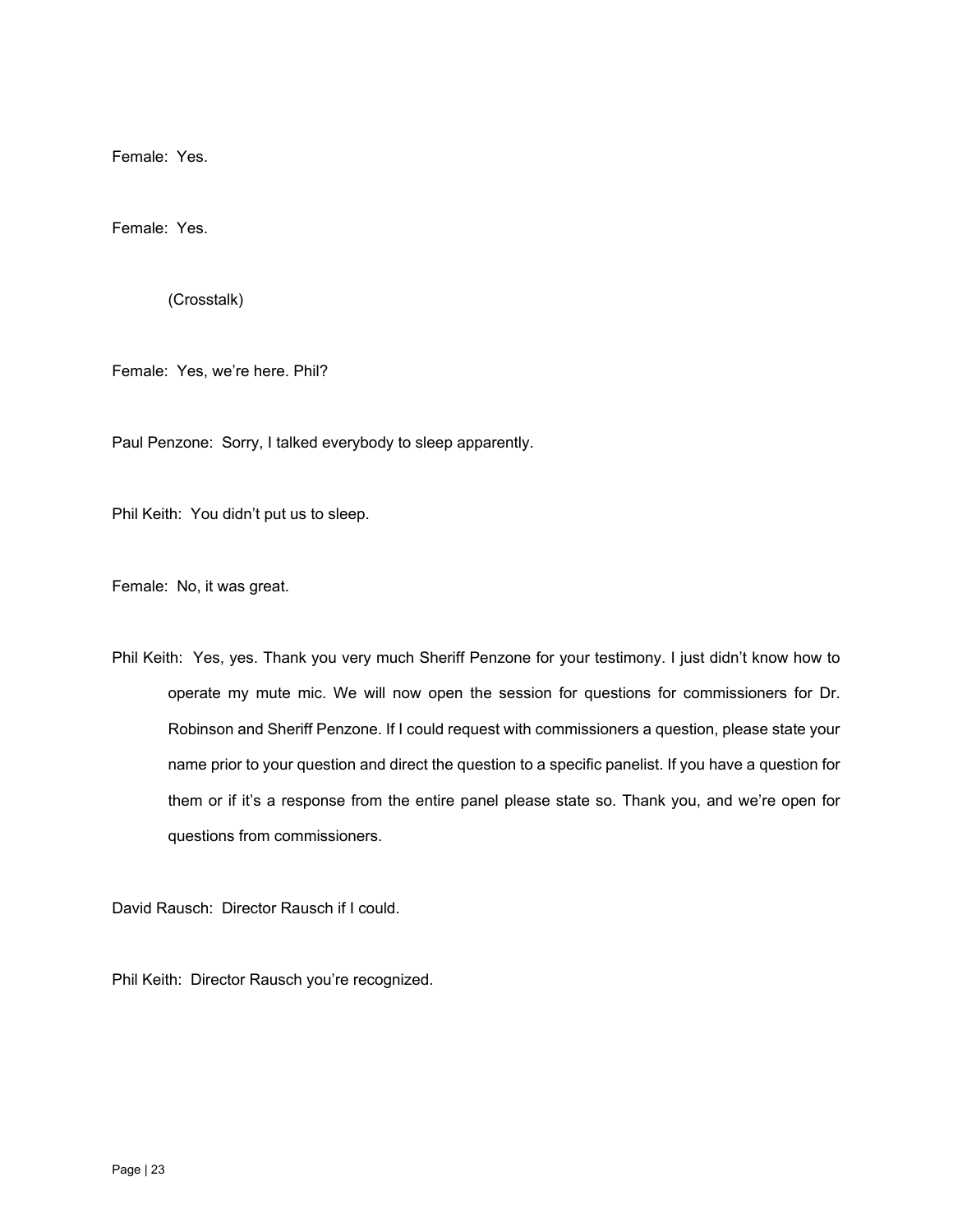David Rausch: Sure. So this is for Dr. Robinson. One is, thank you. I agree 100% with you in terms of we need to use fact-based evidence-based information to treat the issues that we're dealing with. I always say fact not, feelings is how we get things fixed. So, part of what I had a little bit of concern only because of the - what we've seen in the Appalachia region. You know, to the opioid crisis we know, was created by big pharma and bad medical providers, quite frankly, and because of that, caps were put on those programs, in terms of opioid prescribing.

That's also why caps had been put on the treatment because of the bad actors, right? So, they are big money makers. We've seen them here in the, you know, in the East Tennessee ,as well as other parts of the Appalachia region, where there are bad actors in the field, as well as where they are overprescribing and improperly prescribing the buprenorphine drugs.

Our concern - and we're also seeing the issue, quite frankly, in our state prisons, here in Tennessee. It's known, as prison heroin because of its use. We've been - you know, they were told upfront that you couldn't abuse it. Well, we know that's not true.

So, my question, though, is in terms of medical assisted treatment is, you know, with those who are using that form of treatment, what's the end game of, you know, I mean, when do we get off of this stuff? I mean, I agree with you, don't just make them go cold turkey, but when do we try breaking them down off of this stuff? It shouldn't be a life sentence, you know, to have to constantly ever – always have to use it. I understand it's treating a disease, but I don't see it the same as treating high blood pressure.

Dr. Shannon Robinson: Well I am glad you've given me the opportunity to address that with you. So I'm not going to relate it to high blood pressure, but I'll relate it to, probably, the other most common thing, which is diabetes. And I actually grew up in Louisville, Kentucky, and so, I know those hills of Appalachia and there – you are right, there are people especially people who have set up cash clinics who have been in a – who have inappropriately prescribed buprenorphine. But, we have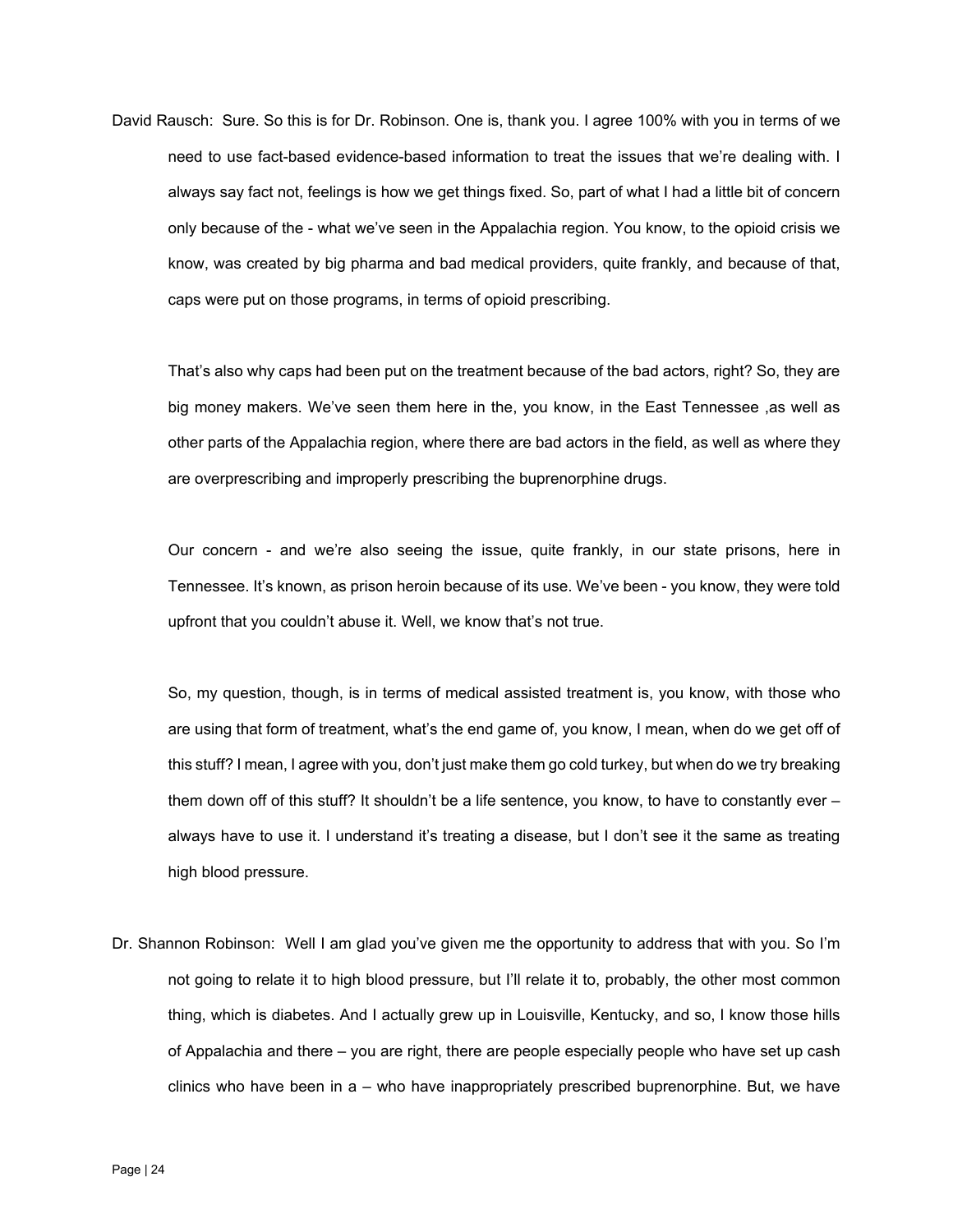people inappropriately prescribing lots of other meds too, so that's one issue. But, let's relate this back to how long do you need treatment?

So I - say I'm seeing a diabetic. When someone comes in and they have Type II diabetes, which is the majority of people who have diabetes -- they get it as they age, we do dietary education when the person is first diagnosed and we talked to them about medication. And based on the severity of their illness, we determine if they need a medication right away or if we're just going to use dietary interventions, what I refer to as psychosocial interventions or lifestyle changes. So the same thing happens if you get someone into treatment early enough for opioid use disorder.

If you bring somebody in who has a mild opioid use disorder, your first thought isn't to put them on buprenorphine, certainly not for long term. Now, how many people know family members or friends who have diabetes and were able to get rid of their diabetes and not take medication? So, most of the education that I do is in healthcare forums, some with law enforcement. But, so usually, if I'm speaking to 100 people or even 200 people, there might be one or two people who raise their hand and say that they have had a patient in their entire career who was able to modify their diet and stop eating all complex carbohydrates and not require medication for their Type II diabetes.

And, so I bring up this example because that may be the case with a lot of people for opioid use disorder. A lot of people may need medicines for long term. But I want to go one step further and say that we know there are neural chemical changes in the brain that happen when you you've been using substances of abuse -- huge release of dopamine and changes, structural changes in the brain. It takes a couple of years for those changes to stabilize in your brain, once you've been on medications okay? So, we definitely know that you need more than 12 months of treatment.

Without having the treatment -- so in the old way, we know that, you know, 85% of people relapse within a year -- even if you detox somebody, a lot of people quickly relapse - a majority of people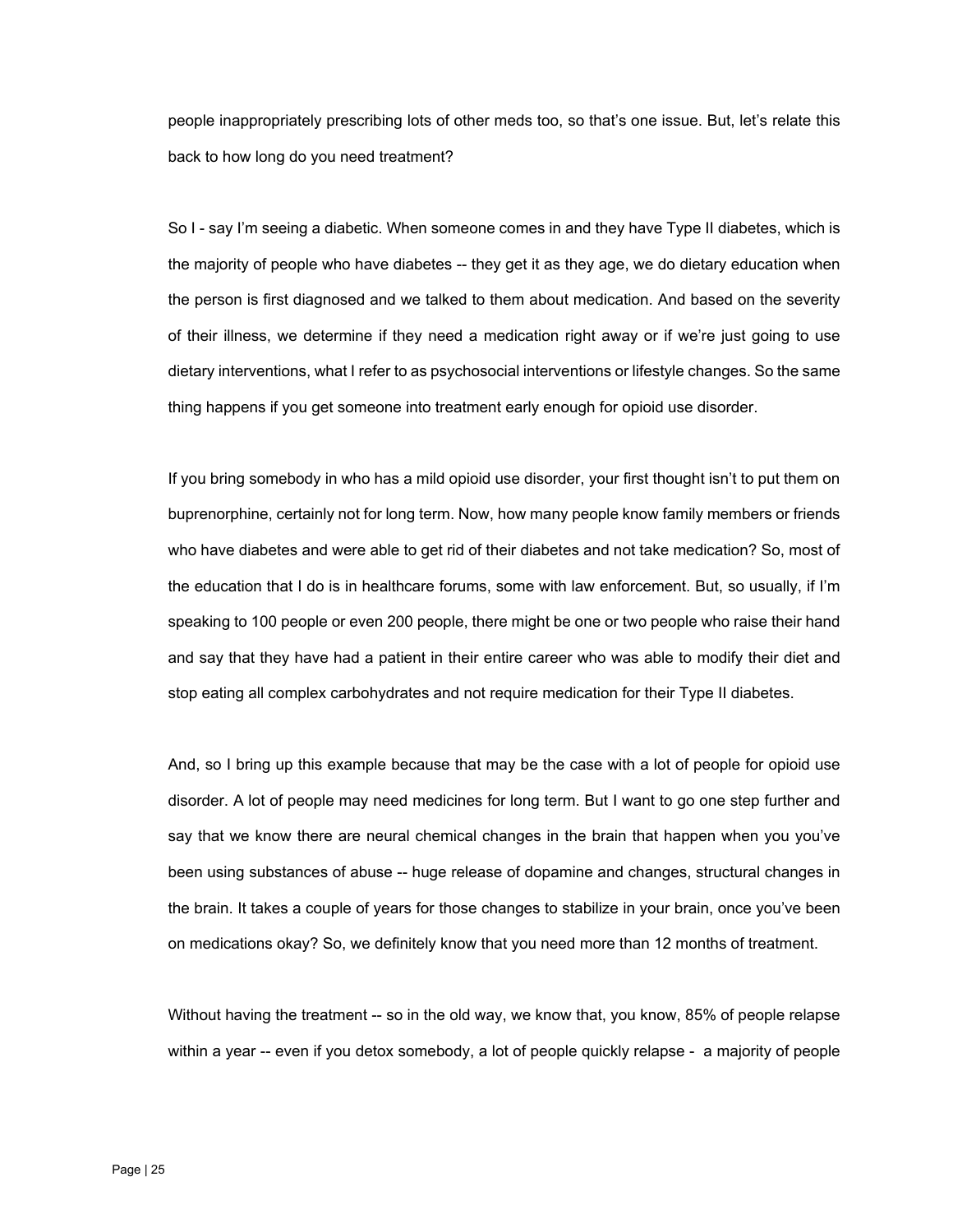and even if you had someone on treatment for six months or so. So one of the things that we need to do is we need to improve the psychosocial treatment that has occurred.

And one of the reasons there is so much stigma about MAT is because most people, when they think about MAT, they think about a methadone clinic from 20 years ago. And previously, methadone clinics - and they still are harm reduction approaches, very focused on harm reduction. However, once you have someone's brain stabilized, you can actually engage them in cognitive behavior therapy. You can engage them in contingency management and motivational enhancement and these things that we know that work.

So, we need a combination approach. I'm not saying that medication is the cure because it is not the cure. You're right, if it is something that will help them control their disorder. But then if you take the medication away, the disorder is likely to come back. So, you must do both. You must do psychosocial treatment, along with the medications. And, we may need to even improve our psychosocial treatments. Hopefully, that answers your question.

Paul Penzone: If I could add to that, if you don't mind -- and I apologize for interrupting, but I just want to speak about a program here we have in Maricopa County. So, we have a drug recovery program, and just to give you some background. Before I took this office, it was known for being a facility called Tent City where the mentality was if we're abusive and put, you know, inmates outside in the heat, that their behavior would change because they're being punished, you know, more aggressively than the normal detention. When I took office, I got rid of Tent City and we converted the one physical structure there into two dormitories. There was one for the ladies and one for the men and we established a drug recovery program, much like what the doctor's speaking about where the chemical element was absolutely a part of the process to determine those most in need and if there was a high probability of increased success if it was incorporated in their therapy.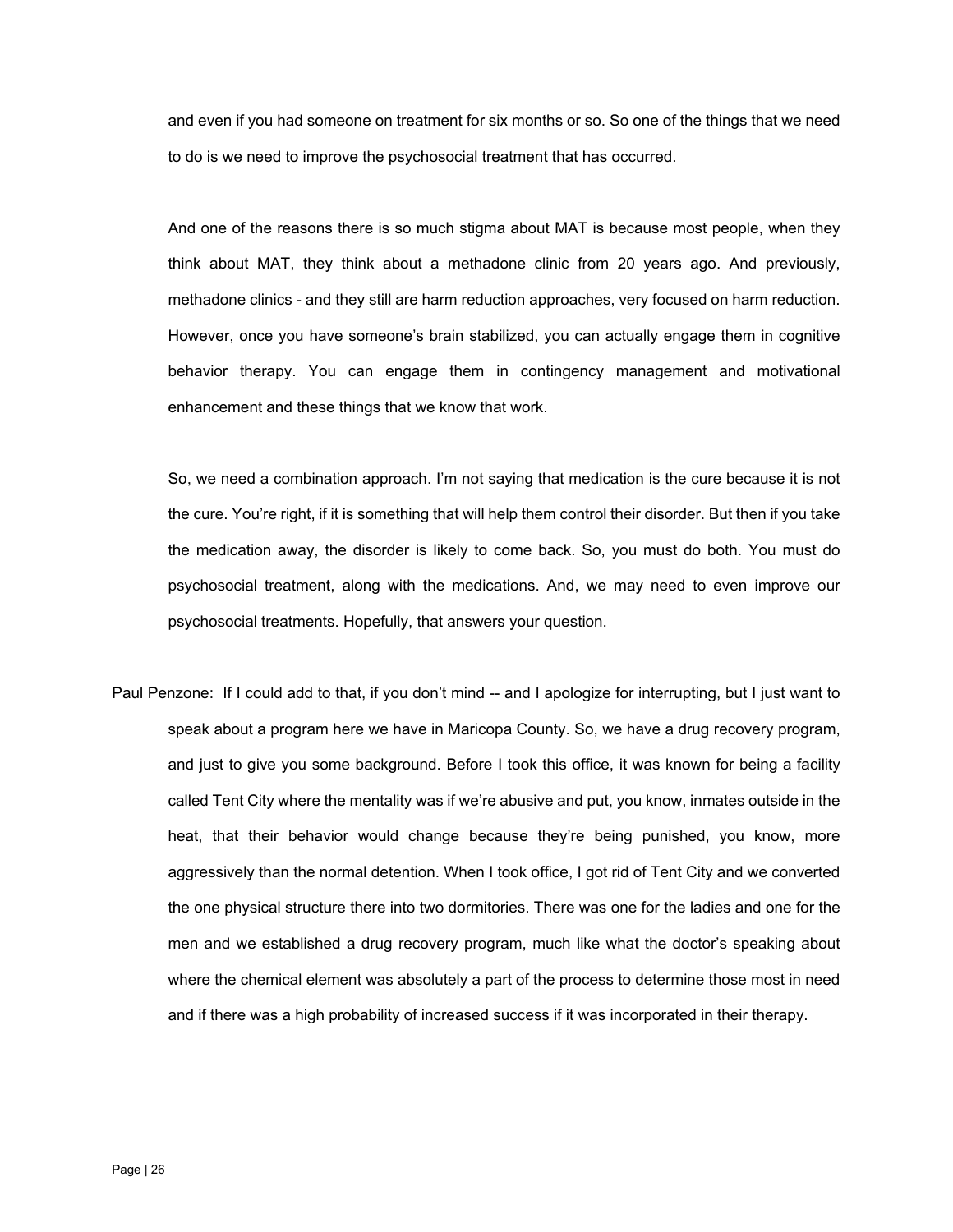It's a seven week program inside the jail. It is directly aligned with the release date. And when they're released, there is an additional seven weeks of the program outside the walls, once they are out in the community, to make sure that is ongoing. We have – and the other elements to it are social development, are about ownership over their own decisions or behaviors. It's about promoting self-esteem, as they stabilize. And I would tell you, I would never pretend to be an expert in this field, as I'm a cop, I'm not a doctor. But having spent six years in narcotics and going to a lot of trainings, absolutely, there is a doctor speaking about this becoming a chemical imbalance.

For those who are drug addicted, they are adversely impacting the normal chemical balances within their brain, which are altered sometimes, you know, permanently, sometimes they can recover from that. But without some type of chemical support in this, you know, traumatic or crisis state, their ability to just go cold turkey and recover is a low probability. And our program, which again, is seven weeks and in seven weeks out does have a chemical element to it that we has seen -- and I started this 2-1/2 years ago -- we have seen a 20% reduction in recidivism by those who go through the program versus their peer group with similar circumstances who do not have access to it.

Now I'm not going to pretend that that's enough runway to say that scientifically, it means it cured them forever. I will tell you that we see the greater success rate now. And I think 2-1/2 years is a decent time frame to have a measurable. So, I do think that we have to base our decisions on science, find the best practices and not that we want to transfer you from one drug to another but we have to recognize that if your brain or body is altered in some way, it may be dependent on something that addresses that void or that need to help you stabilize, so that you can be productive in life.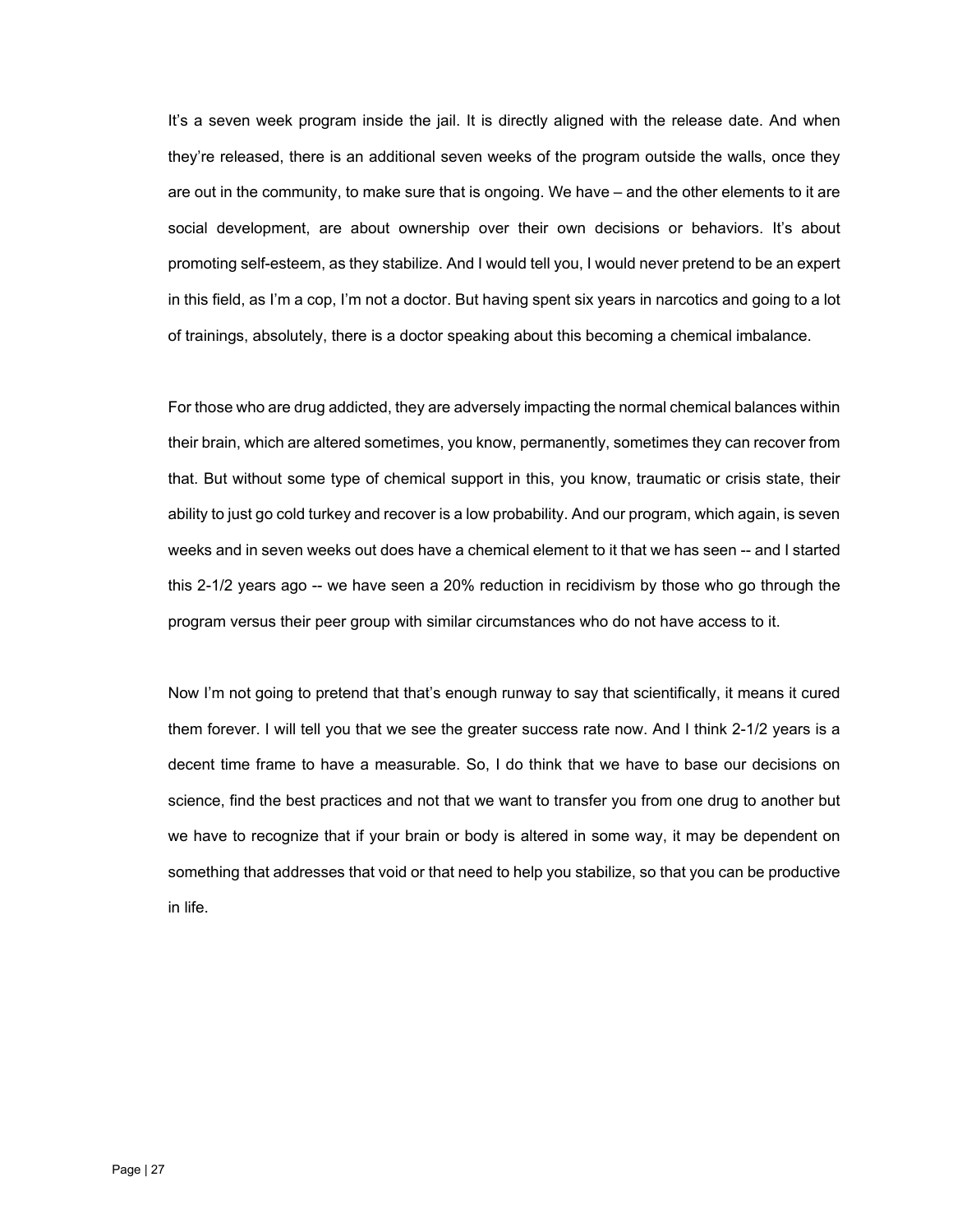Dr. Shannon Robinson: And the sheriff brings up...

David Rausch: Thank you Sheriff.

Dr. Shannon Robinson: A number of really important points that I think are worth highlighting which is that there is continuity of care. There's treatment – while they're incarcerated and upon release. One of the things I would encourage people to start thinking about though is that, you know, we know that our patients can't engage in the psychosocial treatment while they're, you know, either high or in withdrawal and constantly having changing levels of neurochemicals. How can we expect them to participate in educational programs or job readiness programs? So, I personally would really encourage you to – I would advocate that we need access to treatment for incarcerated patients throughout the duration of incarceration. That doesn't mean someone gets treatment the whole time but we need to stabilize people's brain chemistry, as soon as possible, right when they walk in the door because then, with stable brain chemistry, they can get their GED, they can engage in trade school.

And one of the things that the Sacramento County program has seen and they've been doing MAT for five years now and have five-year recidivism data, or you know, long term recidivism data is that people transferring into jobs, jobs they can actually get paid a living wage, you are much less likely to go back into the drug trade or sex trafficking, if you are able to put a roof over your head. And so, I think the transition is super, super important.

And that was the one thing that all three of us brought up today was warm handoffs. And, so we need not only to be thinking about where is this person going to get their treatment when they leave incarceration but do they have a roof over their head and do they have food in their belly? You know, how can we expect somebody to show up for treatment especially if it's mandated at 5 o'clock in the morning if they don't have a place to plug in their phone and they don't have an alarm clock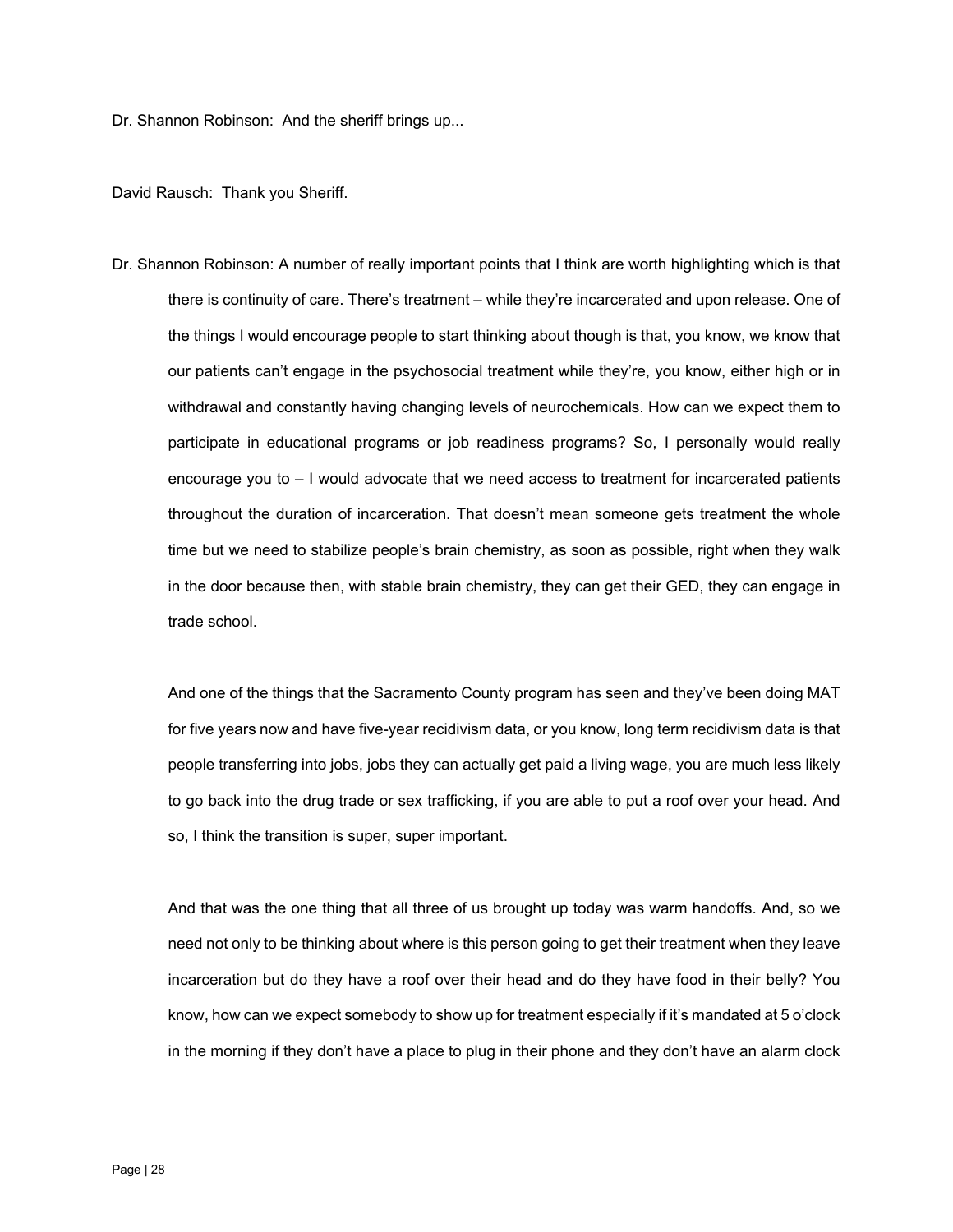which is on most of our phones, you know, and they don't have transportation to the treatment program?

So, we really got to think holistically about this. But, I would say that, you know, substance use underlies 85% of incarceration, with at least 65% of people in jails having a substance use disorder. And, so if we don't treat that substance use disorder, we will continue this revolving door.

Phil Keith: Thank you. Other questions from commissioners?

- Gordon Ramsay: Yes, this is Chief Ramsay, just a quick question. Could you talk real quick, both of you about state funding and Federal funding? And, I say this based on comments the AG had made about his first appointment under Bush and how, in the criminal justice system, mental health was hardly ever talked about. Now, today it's a priority for criminal justice. And your comments on funding state and Federal would be appreciated.
- that that creates is that then there is no incentive from a community provider to do in-reach into the Dr. Shannon Robinson: Well, when discussing my testimony with some other people previously, I asked for input about whether I should bring up the Federal funding issue. So, I'm glad that you're bringing it up because I didn't put it in my verbal or written testimony. So, there is a rule that exists that says, you know, federal dollars cannot be used for incarcerated persons. But, unfortunately, the situation incarcerated population. So, that rule really impairs this warm handoffs that we're all striving for or even hot handoff, as some people have called.

I mean, we know that when you meet the person that you're –going to take care of you before you leave incarceration, that your likelihood of attending that first appointment is way higher than if you don't meet that person before incarceration. And, so one of the things a few of us have brought up is these silos. And the Sheriff from Orange County brought up the fact that the hospital association is chipping in for part of their program because the hospital association realizes that it impacts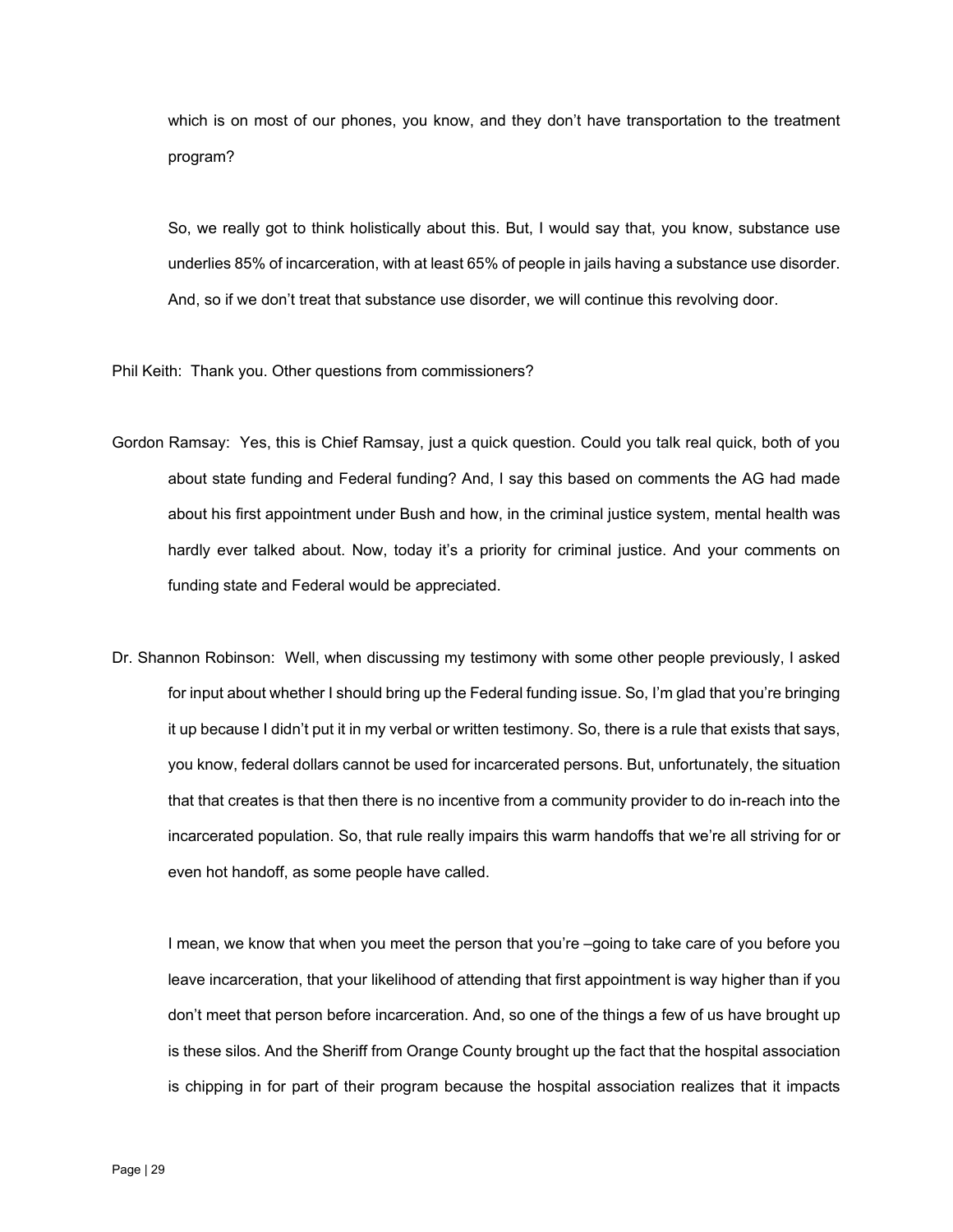them. And, so if we could break down all the silos -- and that's part of people thinking about it as your patient or my patient or, you know, somebody else's problem is that, you know, the jail has county funding and all the outpatient places have Federal and state funding.

And, we just we have to break down the silos between mental health and substance use disorder and primary care, but also emergency departments and hospitals and federally qualified healthcare clinics, if all of the money was in a single pool, it would make doing what's right for our citizens so much easier. That's my perspective in addition to evidence-based treatment and making sure that the treatment people get is actually evidence-based and not just quote treatment.

## (Crosstalk)

Katie Sullivan: I just have one quick question. You both used the term, warm handoffs and I - one of the concerns I have after running a county court and, you know, this not being part of the Federal grant making system and now being part of the federal grant making system running the Office of Justice Program I - that term is not one I had heard. And I think I've heard it be used very differently in different contexts. So, could I understand the idea so the warm handoff, so does the warm handoff happen when someone is first approached or warm handoff handing, you know, what exactly - that seems to be a term that'd been picked up, and yet has many different definitions, depending on the person who was using it. So could…

(Crosstalk)

Katie Sullivan: you be more specific about that?

Dr. Shannon Robinson: Yes, definitely. I first used the word warm handoff when I was an inpatient psychiatrist. And I expected my residents to be in communication with the doctor who was going to receive their patient when the patient left the locked inpatient psychiatric unit. And the same thing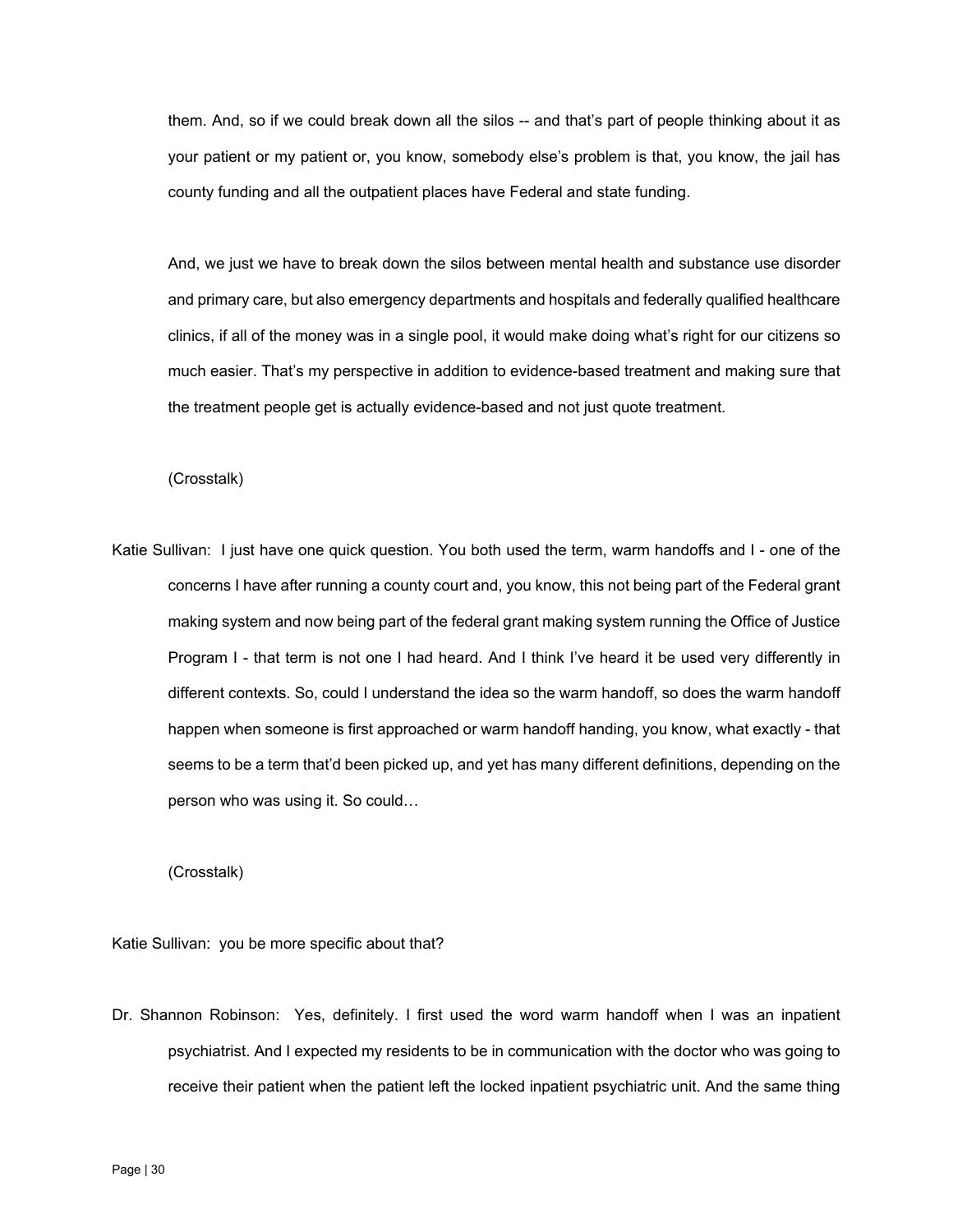occurred in prison. So, in an ideal world, the jail doesn't send the prison - a patient with or without records, often, fortunately without records right now, but the jail sends the patient with the record and if there is anything that needs to be addressed on day one, meaning anybody on any medication that you actually know that ahead of time, so that you know that you have the medication that the patient needs when the patient arrives there.

And the same thing when the patient transfers from one prison to another prison or goes back out to jail because they need to testify in another trial or goes to the Department of State hospitals or then eventually goes out to the community, so that the person who's caring for the patient right now is actually in communication with a person who is going to care for the patient tomorrow. That's what I mean by warm handoffs. Sheriff, what do you mean?

Paul Penzone: Similar, but I want to go back to the previous question also, which, you know, the question was, do we have Federal or state funding? We do not get any federal funding and our state funding is what the support funding that used for our system. But, as it ties into a warm handoff, you know, the biggest difference or the biggest challenge jails versus prisons is, as I told you, we have 100,000 people go through our jail system annually. So, they're - the dynamics are so fluid that oftentimes you can't catch up to them. But, on the way out, one of the things that needs to be resolved is the warm handoff, whether or not if it's a drug program.

That means that we're going to have a caretaker that that individual who has likely led an irresponsible life, has had their challenges and now requires some form of stability. They're usually incapable of managing their own schedule, their own needs, and they're own life. So, we want to make sure that if it is housing, if it's medical needs, if it's mental health needs, whatever it is that needs to be addressed, that there is someone who acts somewhat as a caretaker to ensure that their services inside the jail system continue, once they leave the jail system. And if that occurs they're more likely to make their court dates, less likely to be violated and return to the jail system itself.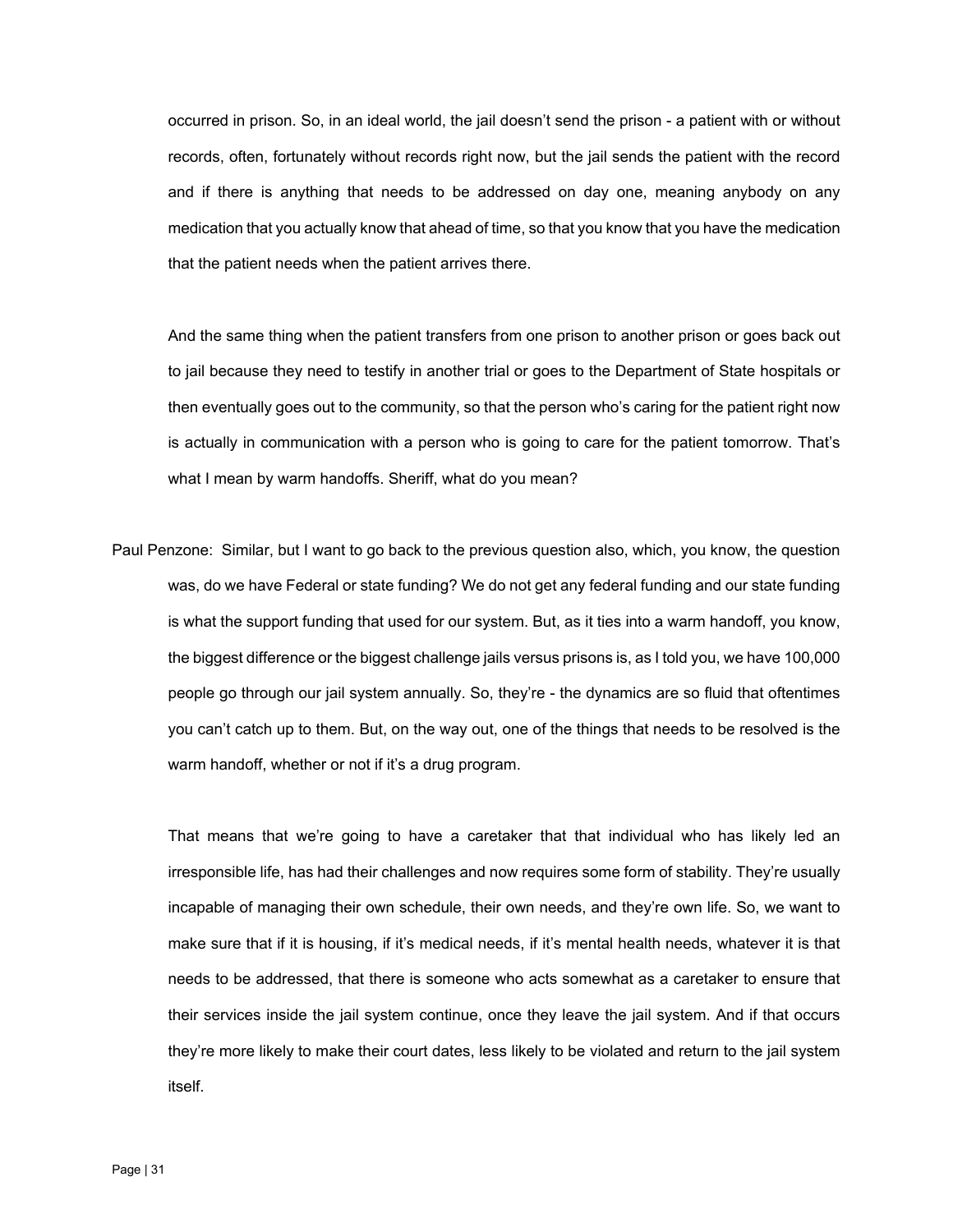But, when it comes to funding when someone is in our custody we pay for their care to the tune of about \$340 day, one, when they're booked because of all the comprehensive evaluations and \$125 every day thereafter to keep them in custody. But, the day they step out of the jail system, if they're not on what we would call access here, if they don't have some form of insurance to continue to provide for their needs, whether it is medical, whether it is mental health service, whatever it is, everything was in vain. You know, all the services were provided become wasteful because they're not continuing that continuity of service.

So, not only do we need to make sure that there's coming up, for lack of a better description, a caretaker, we need to make sure that there is a funding source that meets the needs to continue their services, so that they can stay stabilized. So, a warm handoff is more than a person to receive them and help them going forward. A warm handoff means, is there a financial support system for insurance or other needs to ensure that what it needs to be accomplished for the best interest continues.

Dr. Shannon Robinson: And, that the insurances…

## (Crosstalk)

Katie Sullivan: like a case manager sort of? We're talking about making sure we have someone that's helping people who have either done treatment or been in jail and how do they re-enter society basically correct?

Dr. Shannon Robinson: Correct.

Paul Penzone: Correct, and…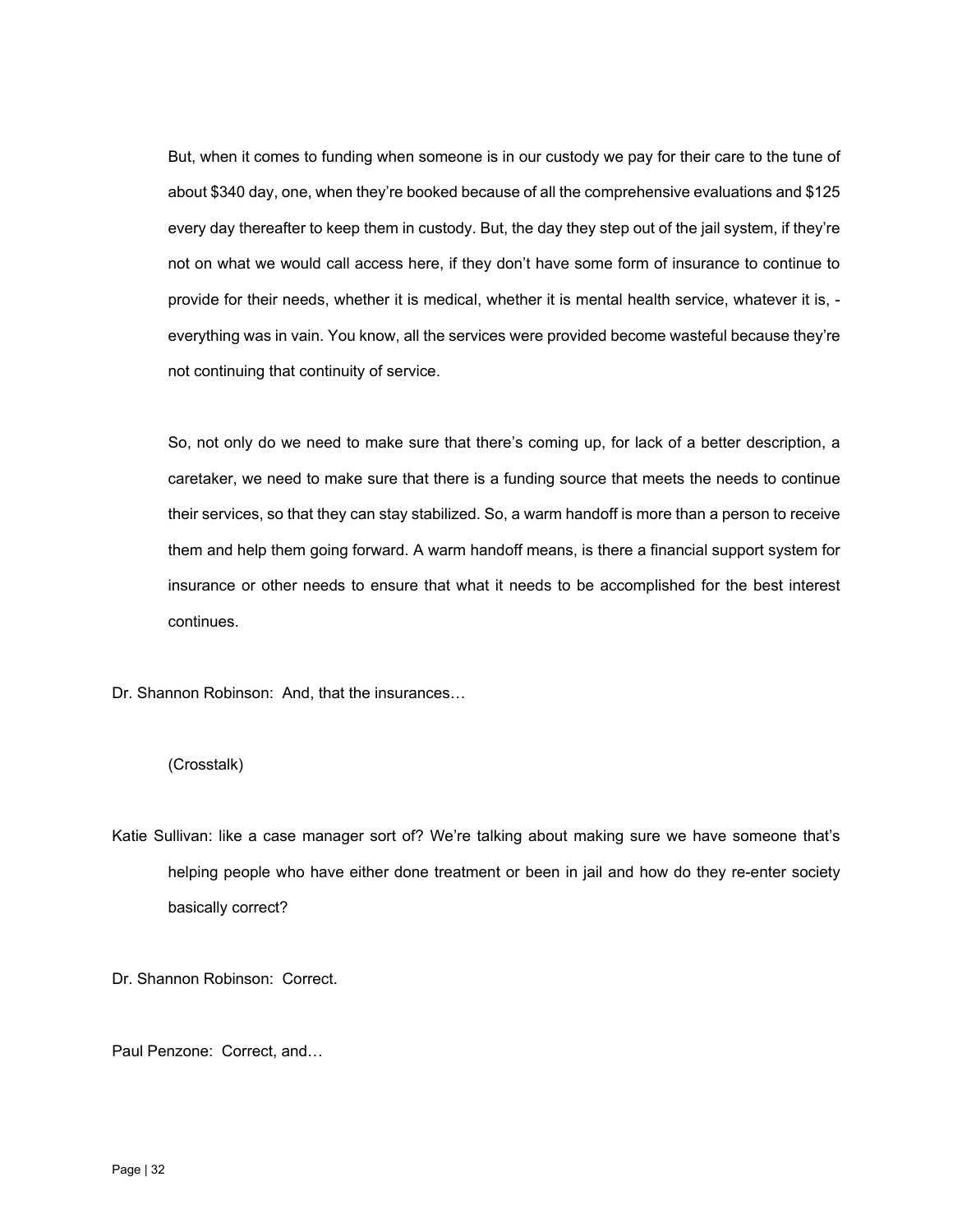Dr. Shannon Robinson: Yes.

- Paul Penzone: …you know, more often than not those are going to be, you know, non-profit NGOs and private organizations who just through their mission and their kindness, want to be the ones to be the, you know, the connector for those needs. But, we need to find a more stable force that we can work with collaboratively so that every day that is their requirement and their responsibility.
- Katie Sullivan: And understanding that this doesn't take care and this goes into a speaker we have tomorrow, this doesn't necessarily take care of the financial and health insurance and those types of things that we'll talk about through re-entry, but also get - engaging the peer support community, that can also be a way especially out of a jail make sure…

## (Crosstalk)

- Katie Sullivan….make sure someone gets to a meeting, gets immediately engaged and is that something that could be positive?
- who's had a lived experience then to say, because they're going to think what in the hell does she Dr. Shannon Robinson: Yes, yes and has been documented as being positive. And the more - the closer the - I'll call them inmate, the closer the inmate is to the person who's helping them and what I mean by that is that it has been shown I believe to be more effective if that person doing the case management has a lived experience compared to if that person doesn't have a lived experience because the inmate or recently released person is much more likely to reach out to somebody know about coming out of jail? She doesn't know anything about coming out of jail.

And then the other thing I would add is, it's super important for their not only to be a funding source but another huge barrier is the activation of the funding needs to be present immediately upon walking out the door, and not just the activation but that the person is already enrolled in a plan.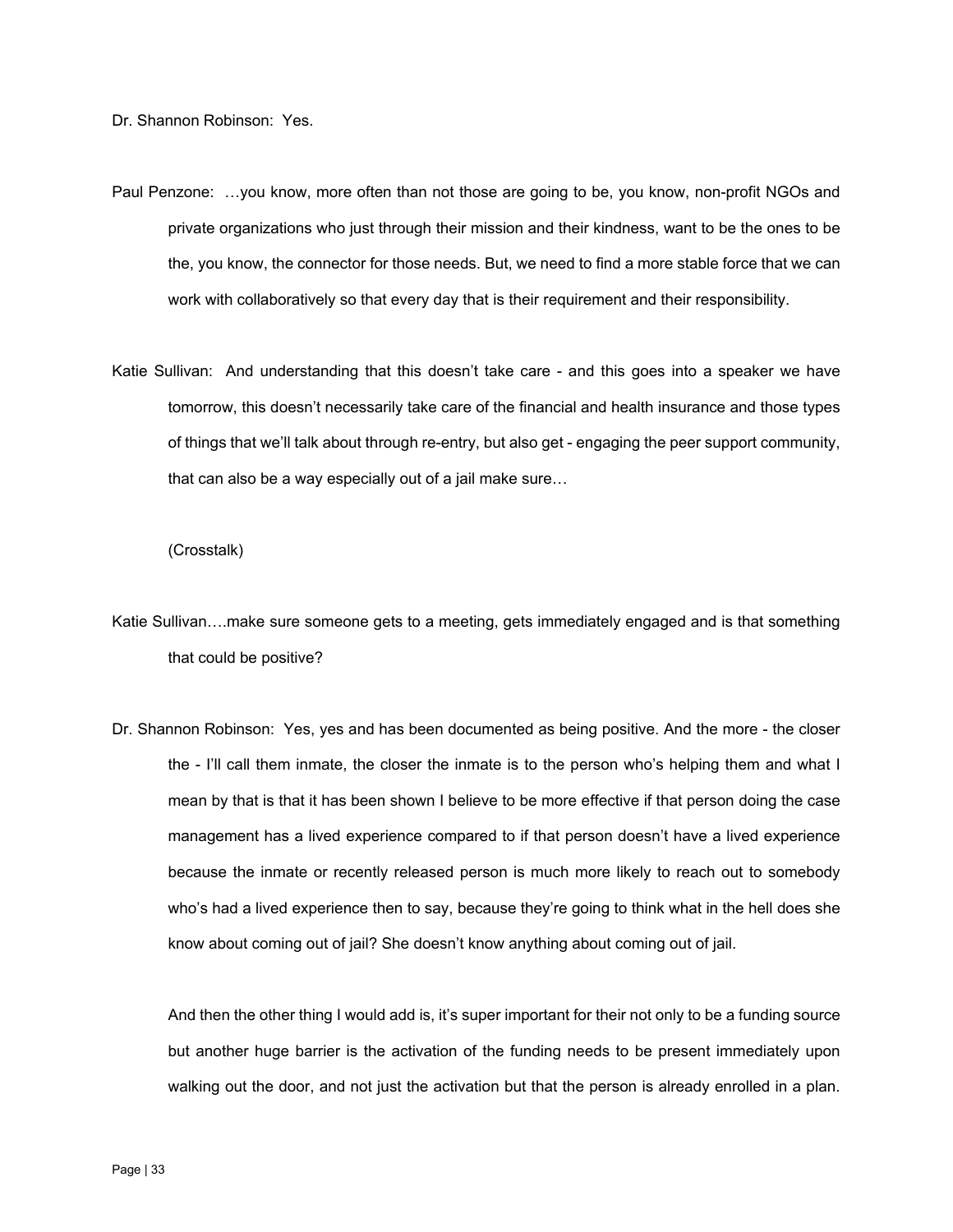You know, that can be a huge barrier. If you're not enrolled in a plan sometimes you can't even get an appointment with a person to provide aftercare or you at least can't get a date and a time because the insurance isn't inactivated and the person is enrolled in a plan.

Nancy Parr: Can you all hear me?

Katie Sullivan: Yes.

Nancy Parr: Hi. This is Nancy and I apologize. I missed roll call. My chief judge called me right at 3:59 and I had to talk to him but I've been on here. I have been listening. So, I just wanted to let you all know that I was here and I have heard all of the testimony and the questions. Thank you all very much.

Katie Sullivan: Phil? Phil Keith are you still on?

Phil Keith: Yes, I'm still here.

Katie Sullivan: Oh great.

Phil Keith: Let me close by thanking our panelists -- Sheriff Barnes, Dr. Robinson and Sheriff Penzone once again for your time and most valuable testimony and responses to questions from our commissioners on behalf of Attorney General Barr and all the commissioners, your contributions provided today are most sincerely appreciated and will assist the commission in their deliberations and decisions.

Katie Sullivan: Thank you…

(Crosstalk)